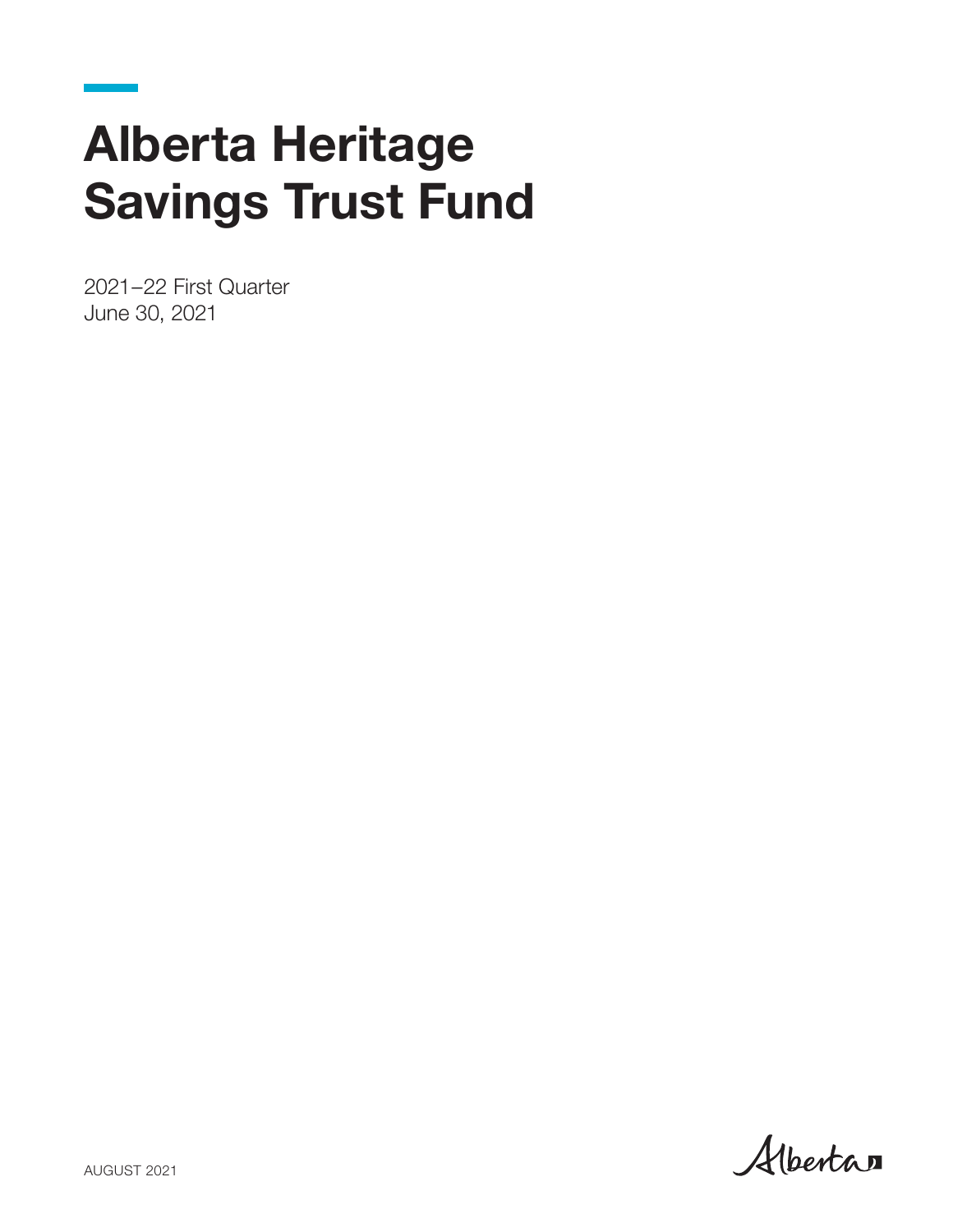ii Alberta Heritage Fund Report | 2021–22 First Quarter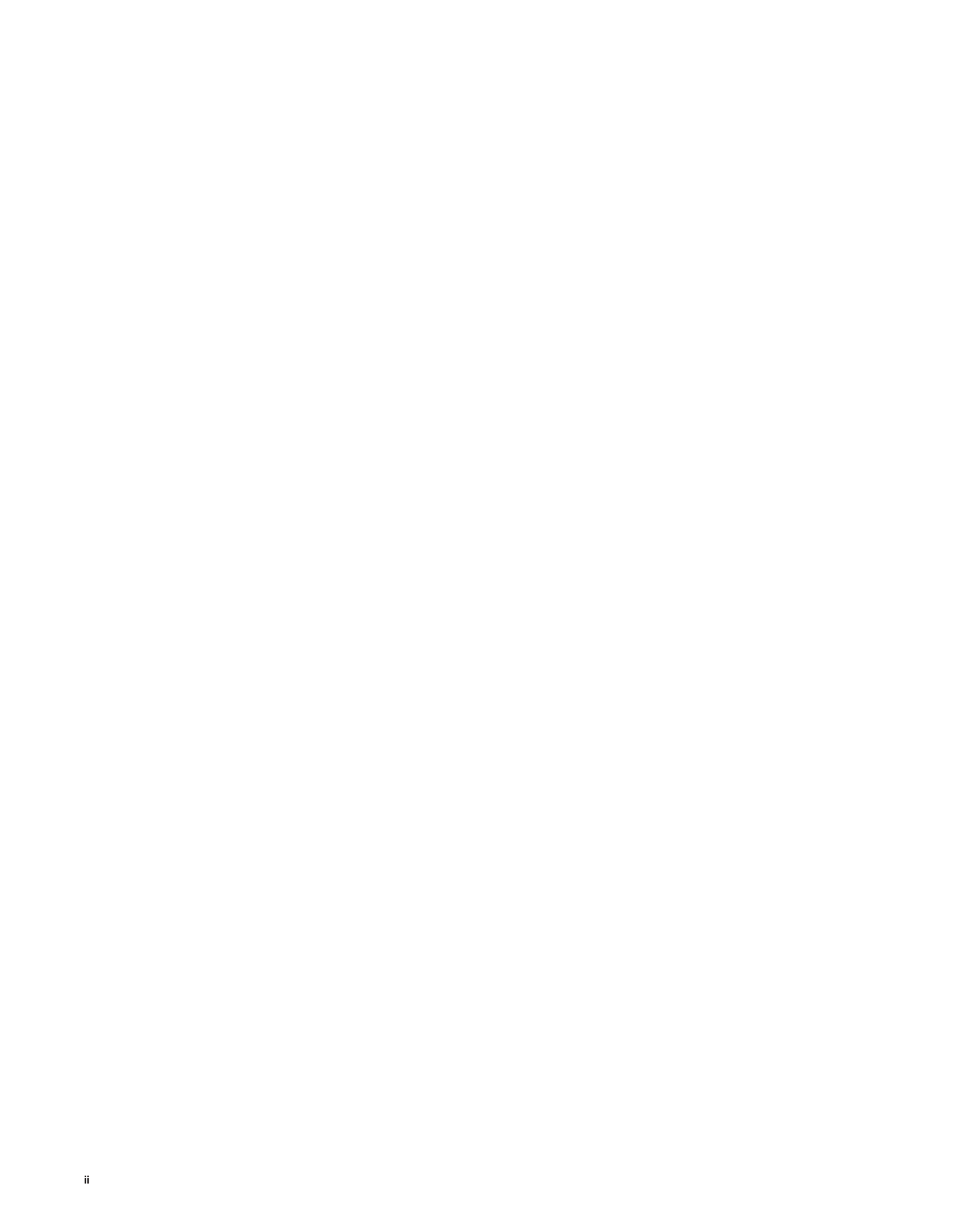





## Quarterly Investment Performance

- The Alberta Heritage Savings Trust Fund returned 5.5% over the quarter, outperforming the benchmark return of 3.6% by 1.9%. It was a strong three month period for the Fund, as the portfolio benefitted from positive momentum in the equities space. Equities, both public and private, are the main drivers of performance, returning a combined 11.6% over the last three months. Public equities continued to hit new highs, propelled by monetary stimulus, continued roll-outs of vaccines, improved business sentiment and other positive factors such as strong earnings projections and corporate earnings. Inflation continues to be a topic of consideration but did not negatively impact the Fund over the quarter. The economic environment has been favorable for Private equity this fiscal year. Robust deal flow within the private space has created opportunities to sell assets at attractive valuations and has been a factor in the mid-year valuation uplift that the asset class received.
- Inflation sensitive and alternative assets were flat over the quarter. The asset class benefited from the re-openings of various economies, but still has room to rebound from values seen prior to the pandemic.
- Fixed income returns were nearly flat over the quarter. The asset class was challenged early on in the year. The potential for rising rates and the current low-yield environment are threats to the performance of the portfolio.

### Investment Income

• Over the quarter, the Fund generated net investment income of \$668 million after expenses of \$56 million. After inflation proofing of \$127 million, the general revenue fund is expected to receive \$541 million from income generated over the last three months. Inflation proofing this quarter was higher than normal due to a large increase in the Alberta Consumer Price Index. Alberta CPI is the measure of inflation that is used in the inflation proofing calculation that ultimately protects the Fund from losing real purchasing power over time. Total equities, consisting of global, canadian and private equity, were the largest contributors to investment income, producing \$573 million in income, before fees.

## Long-Term Performance

- The Minister is responsible for managing the investments of the Heritage Fund, with the objective of maximizing long term financial returns, as set out in the *Alberta Heritage Savings Trust Fund Act*. Furthermore, the Fund is to be invested in a prudent manner to avoid undue risk of loss and to obtain a reasonable return that will enable the portfolio to meet its objectives.
- The Minister has set the real return expectation for the Fund, which is the return on the Canadian Consumer Price Index plus 4.5% over a five-year period. The return on the Heritage Fund over five years was 8.2%, while the target real return was 6.1%, representing an excess return of 2.1%. This is encouraging to see, as this measure was under pressure near the start of the pandemic and has improved since. Surpassing this benchmark is an indication that the overall asset mix of the Plan is working to produce the return expected from portfolio composition.
- Over the same five-year period, the policy benchmark returned 8.2%. By this measure, the investment manager has performed comparatively to the passive benchmark. It is expected that the investment manager add value in excess of 1.0% over a five-year period.
- Over 10 years, the Fund returned 9.5%, surpassing the policy benchmark of 8.9% by 0.6%.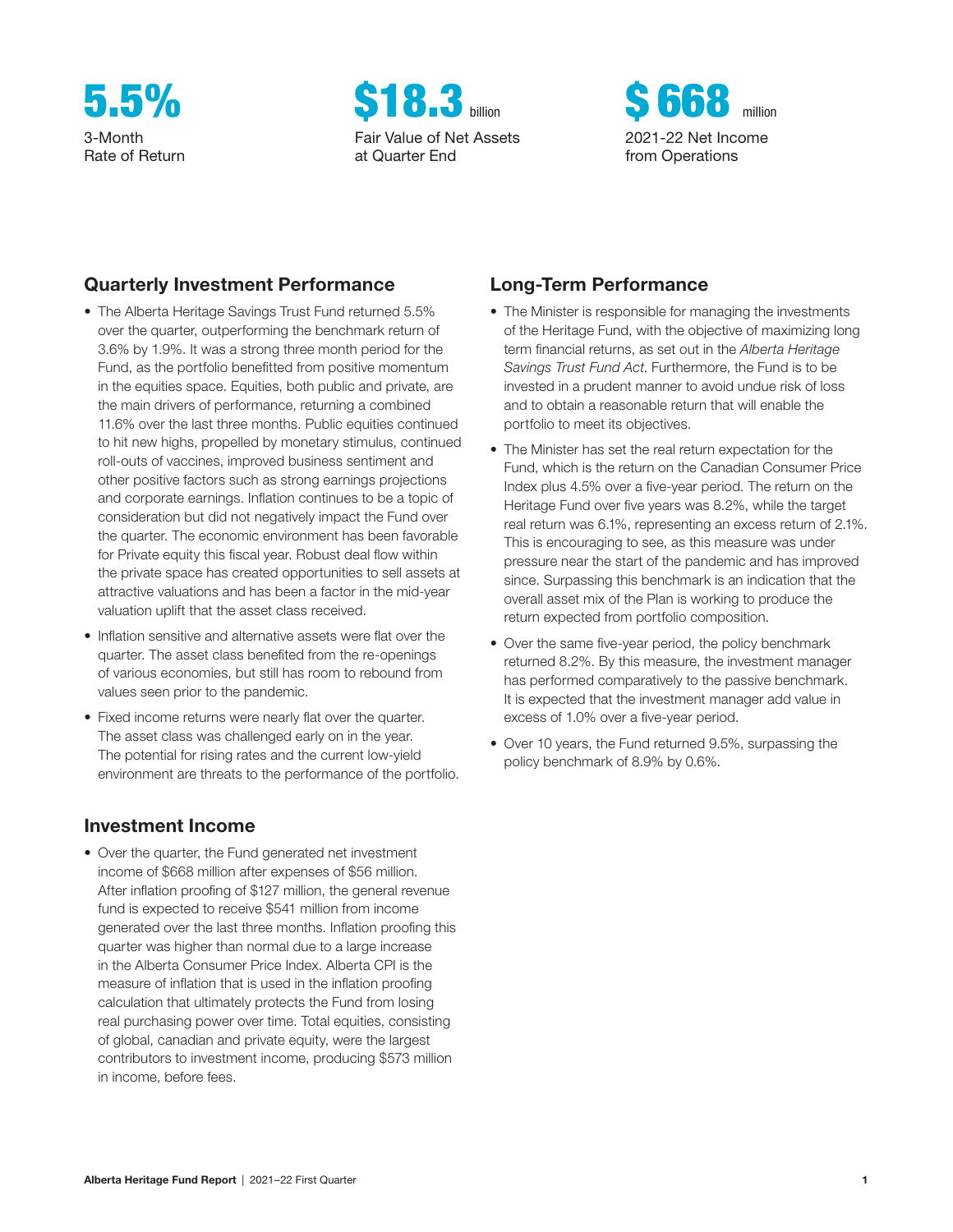#### 12-MONTH ROLLING RETURNS AS AT JUNE 30,

|                                         | 2021  | 2020    | 2019 | 2018 | 2017  |
|-----------------------------------------|-------|---------|------|------|-------|
| Alberta Heritage Savings Trust Fund     | 16.6% | $-1.8%$ | 7.4% | 9.5% | 10.1% |
| Policy Benchmark                        | 11.9% | 5.8%    | 6.1% | 8.1% | 9.4%  |
| <b>Value Added</b>                      | 4.7%  | $-7.6%$ | 1.3% | 1.4% | 0.7%  |
| $CPI + 4.5$ per cent, five year rolling | 6.3%  | 5.9%    | 6.2% | 6.1% | 5.8%  |
|                                         |       |         |      |      |       |

#### ASSET ALLOCATION AND INVESTMENT PERFORMANCE AS AT JUNE 30, 2021

|                                             | Market<br>Value | % of<br>Portfolio | 3 Month | <b>YTD</b> | 1 Year  | 5 Year | 10 Year |  |
|---------------------------------------------|-----------------|-------------------|---------|------------|---------|--------|---------|--|
| Alberta Heritage Savings Trust Fund         | \$19,322        | 100.0%            | 5.5%    | 9.7%       | 16.6%   | 8.2%   | 9.5%    |  |
| Policy Benchmark                            |                 |                   | 3.6%    | 4.8%       | 11.9%   | 8.2%   | 8.9%    |  |
| <b>Value Added</b>                          |                 |                   | 1.9%    | 4.9%       | 4.7%    | 0.0%   | 0.6%    |  |
| $CPI + 4.5$ per cent, five year rolling     |                 |                   |         |            |         | 6.1%   |         |  |
| Money markets and Fixed Income              | \$3,598         | 18.6%             | 1.7%    | $-2.0%$    | 0.8%    | 3.6%   | 5.2%    |  |
| Cash and Equivalents                        | \$103           | 0.5%              | 0.0%    | 0.1%       | 0.3%    | 1.2%   | 1.2%    |  |
| Fixed Income                                | \$3,496         | 18.1%             | 1.8%    | $-2.1%$    | 0.9%    | 3.7%   | 5.3%    |  |
| <b>Inflation Sensitive and Alternatives</b> | \$5,681         | 29.4%             | 2.0%    | 3.5%       | $-3.5%$ | 4.5%   | 7.7%    |  |
| <b>Real Estate</b>                          | \$3,600         | 18.6%             | 2.3%    | 4.0%       | $-5.2%$ | 3.1%   | 7.9%    |  |
| Private Infrastructure                      | \$1,633         | 8.5%              | 1.8%    | 2.7%       | 0.5%    | 5.9%   | 7.3%    |  |
| Renewable Resources                         | \$448           | 2.3%              | 0.2%    | 2.5%       | $-5.1%$ | 11.4%  | 8.8%    |  |
| Equity                                      | \$9,958         | 51.6%             | 11.6%   | 18.6%      | 39.2%   | 12.2%  | 12.0%   |  |
| Canadian Public Equity                      | \$1,671         | 8.7%              | 9.2%    | 19.9%      | 39.6%   | 9.2%   | 7.6%    |  |
| Foreign Equity                              | \$6,385         | 33.1%             | 6.6%    | 12.1%      | 32.7%   | 12.9%  | 13.0%   |  |
| Private Equity                              | \$1,901         | 9.8%              | 20.0%   | 45.3%      | 65.4%   | 11.7%  | 10.9%   |  |
| <b>Overlays</b>                             | \$85            | 0.4%              | 3.5%    | 1.7%       | 16.4%   | 11.8%  | 18.5%   |  |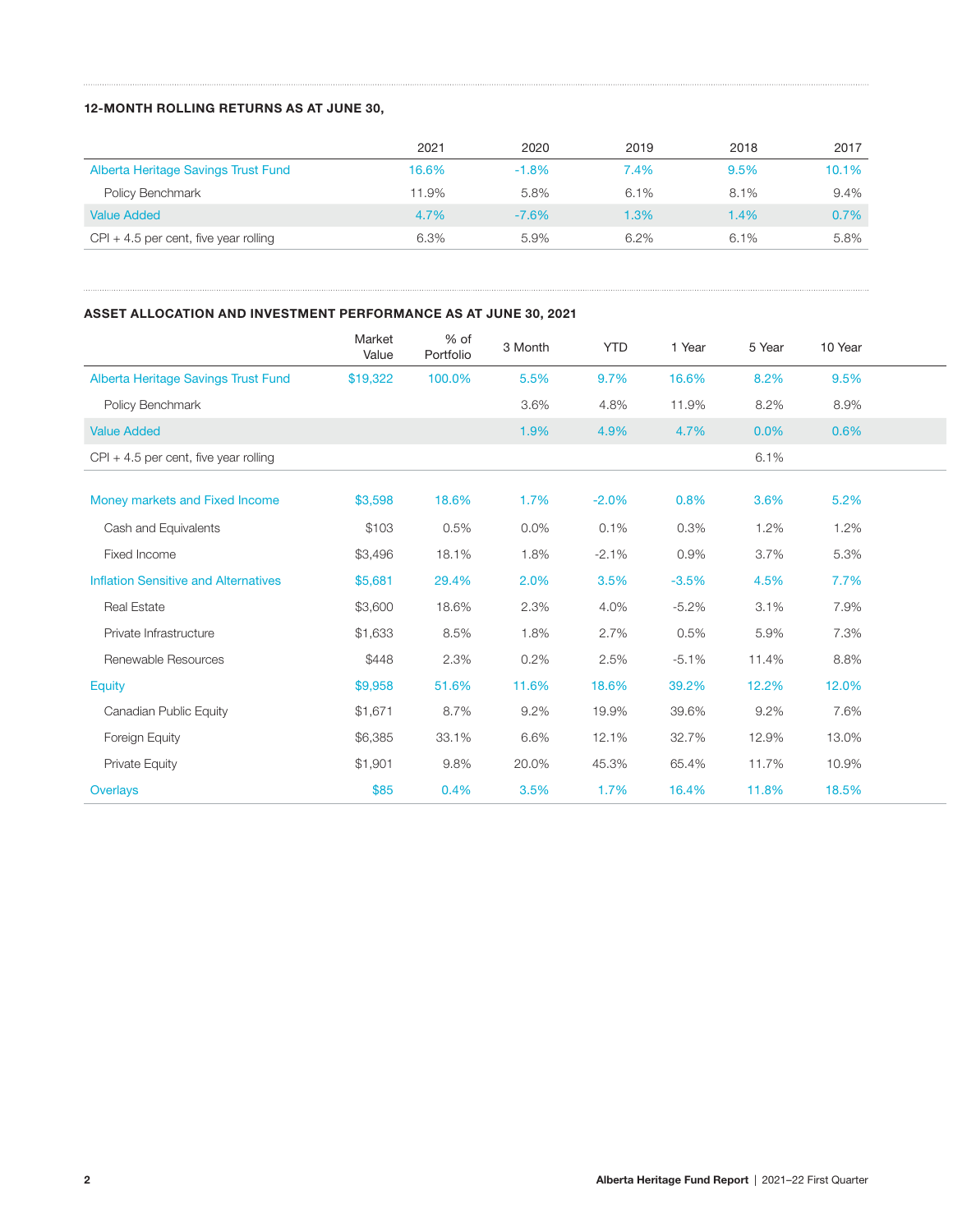# Alberta Heritage Savings Trust Fund

Interim Financial Statements (unaudited) June 30, 2021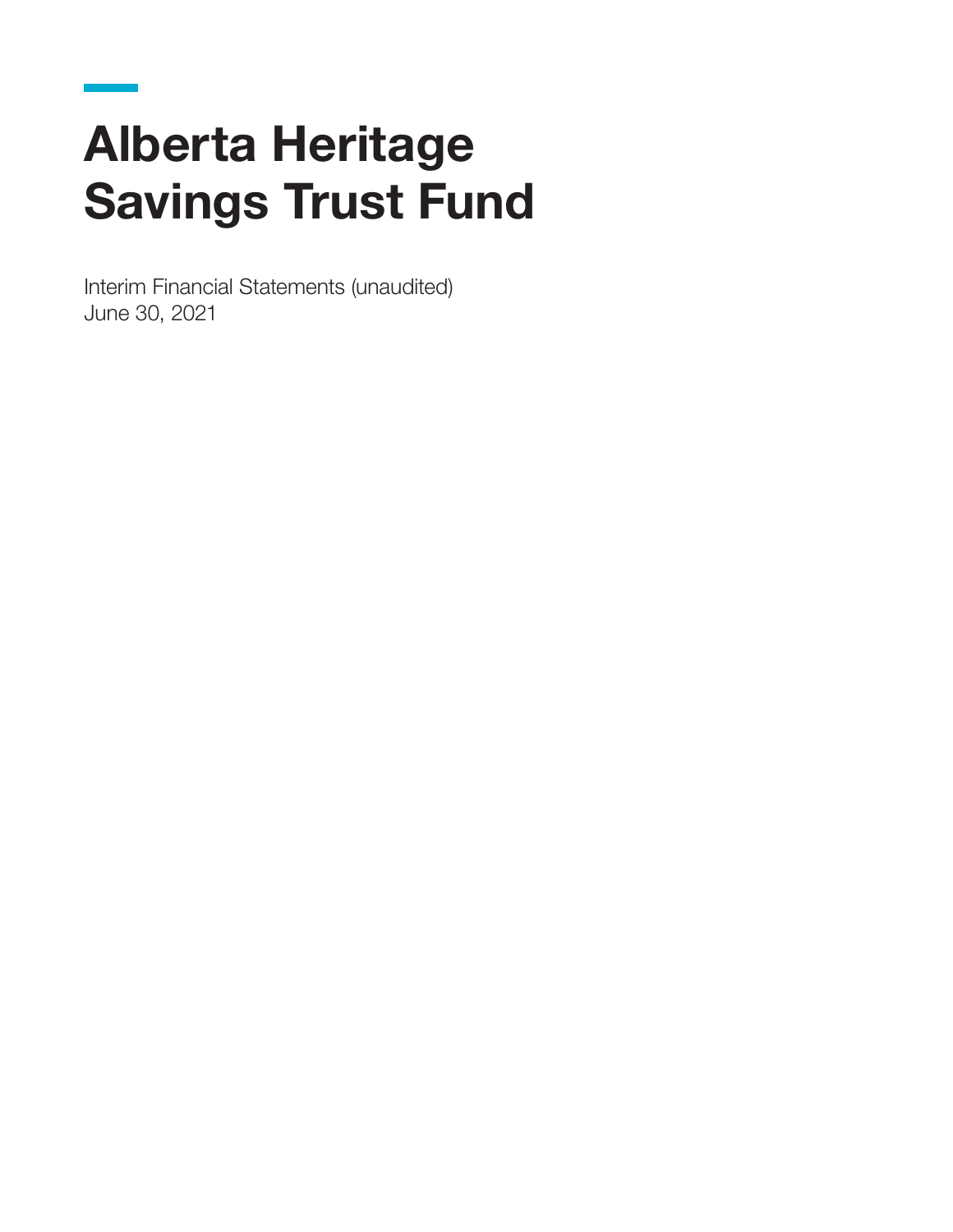# **Statement of Financial Position**

at Jur Q2-11\_**heritage\_01sfp.pdf** *(unaudited)* PDF named: Q2-11\_**heritage\_01sfp.pdf** As at June 30, 2021 (in millions)

|                                      | <b>June 30,</b><br>2021 |        | March 31,<br>2021 |
|--------------------------------------|-------------------------|--------|-------------------|
| <b>Financial assets</b>              |                         |        |                   |
| Investments (Note 3)                 | \$                      | 19,322 | \$<br>18,546      |
| Receivable from sale of investments  |                         |        | 13                |
|                                      |                         | 19,322 | 18,559            |
|                                      |                         |        |                   |
| <b>Liabilities</b>                   |                         |        |                   |
| Due to the General Revenue Fund      |                         | 1,045  | 742               |
| Payable from purchase of investments |                         |        | 14                |
|                                      |                         | 1,045  | 756               |
| <b>Net financial assets</b>          |                         | 18,277 | \$<br>17,803      |
|                                      |                         |        |                   |
| Net financial assets (Note 5)        |                         |        |                   |
| Accumulated operating surplus        | \$                      | 16,516 | \$<br>16,389      |
| Accumulated remeasurement gains      |                         | 1,761  | 1,414             |
|                                      | \$                      | 18,277 | \$<br>17.803      |

#### f Change in Net Financial Assets Statement of Change in Net Financial Assets Statement of Change in Net Financial Assets

## Three Months Ended June 30, 2021

PDF named: Q2-11\_**heritage\_01scnfa.pdf** *(unaudited)* Q2-11\_**heritage\_01scnfa.pdf** (in millions)

|                                           | <b>Three Months Ended</b><br><b>June 30,</b> |   |        |  |
|-------------------------------------------|----------------------------------------------|---|--------|--|
|                                           | 2021                                         |   | 2020   |  |
| Net surplus retained in the Fund          | \$<br>127                                    | S |        |  |
| Net remeasurement gains                   | 347                                          |   | 891    |  |
| Increase in net financial assets          | 474                                          |   | 895    |  |
| Net financial assets, beginning of period | 17,803                                       |   | 16,328 |  |
| Net financial assets, end of period       | 18.277                                       | ዳ | 17,223 |  |
|                                           |                                              |   |        |  |

*The accompanying notes are part of these financial statements*. *The accompanying notes are part of these financial statements*.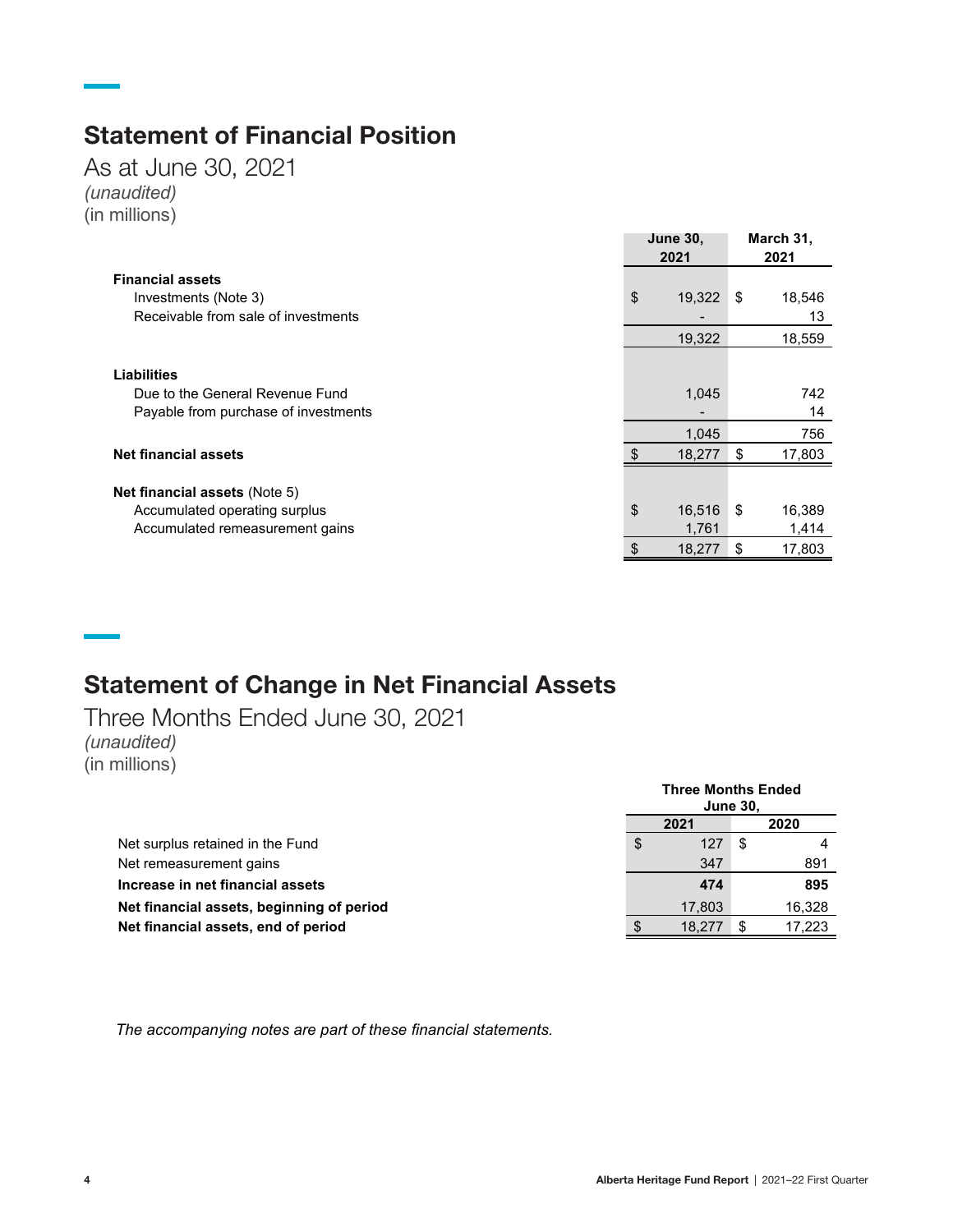#### Statement of Operations and Accumulated Surplus The and Accumulated St Three Months Ended June 30, 2021 **Statement of Operations and Accumulated Surplus**

ree Months Ended June 30, 2021 (unaudited) Q2-11\_**heritage\_02sona.pdf** (in millions) Q2-11\_**heritage\_02sona.pdf** Three Months Ended June 30, 2021

|                                                            |        | <b>Three Months Ended</b><br><b>June 30.</b> |            |  |  |
|------------------------------------------------------------|--------|----------------------------------------------|------------|--|--|
|                                                            | 2021   |                                              | 2020       |  |  |
| Investment income (Note 6)<br>Investment expenses (Note 7) | \$     | 724<br>\$<br>(56)                            | 36<br>(32) |  |  |
| Net income from operations                                 |        | 668                                          | 4          |  |  |
| Transfers to the General Revenue Fund<br>(Note 5b)         |        | (541)                                        |            |  |  |
| <b>Net surplus retained in the Fund (Note 5b)</b>          |        | 127                                          | 4          |  |  |
| Accumulated operating surplus,<br>beginning of period      | 16,389 |                                              | 16,243     |  |  |
| <b>Accumulated operating surplus,</b><br>end of period     | 16,516 |                                              | 16,247     |  |  |

#### of Remeasurement Gains and Losses Statement of Remeasurement Gains and Losses The Months Ended Wine 30, 2021 Statement of Remeasurement Gains and Losses

#### UITE JU,  $ZUZ$ T Three Months Ended June 30, 2021

PDF named: Q1-13\_HF\_FS**\_02sorg.pdf** *(unaudited)* Q1-13\_HF\_FS**\_02sorg.pdf** (in millions)

|                                                     | <b>Three Months Ended</b><br><b>June 30,</b> |       |    |      |
|-----------------------------------------------------|----------------------------------------------|-------|----|------|
|                                                     |                                              | 2021  |    | 2020 |
| Unrealized gains on investments                     | \$                                           | 375   | S  | 867  |
| Less: Amounts reclassified to the Statement of      |                                              |       |    |      |
| Operations - realized (gains) losses on investments |                                              | (28)  |    | 24   |
| Net remeasurement gains                             |                                              | 347   |    | 891  |
| Accumulated remeasurement gains,                    |                                              |       |    |      |
| beginning of period                                 |                                              | 1.414 |    | 85   |
| Accumulated remeasurement gains,                    |                                              |       |    |      |
| end of period                                       |                                              | 1.761 | \$ | 976  |

*The accompanying notes are part of these financial statements*.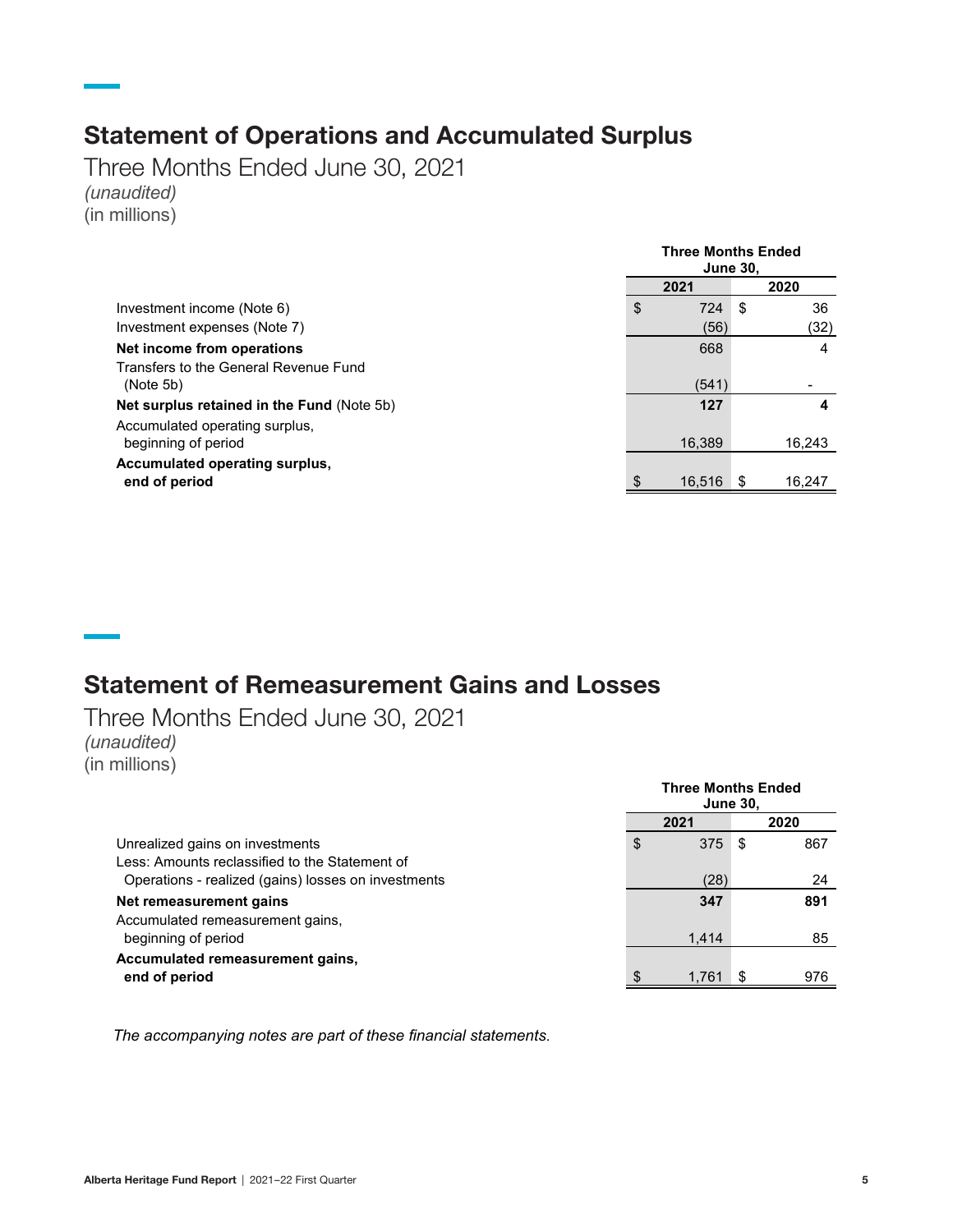## Statement of Cash Flows

Three Months Ended June 30, 2021 Q2-11\_**heritage\_03scf.pdf** *(unaudited)* (in millions)

|                                                   |    | <b>June 30,</b>  | <b>Three Months Ended</b> |       |
|---------------------------------------------------|----|------------------|---------------------------|-------|
|                                                   |    | 2021             |                           | 2020  |
| <b>Operating transactions</b>                     |    |                  |                           |       |
| Net income from operations                        | \$ | 668              | \$                        | 4     |
| Non-cash items included in net income             |    | (28)             |                           | 24    |
|                                                   |    | 640              |                           | 28    |
| Decrease in accounts receivable                   |    | 13               |                           |       |
| Decrease in accounts payable                      |    | (14)             |                           |       |
| Cash provided by operating transactions           |    | 639              |                           | 28    |
| <b>Investing transactions</b>                     |    |                  |                           |       |
| Proceeds from disposals, repayments               |    |                  |                           |       |
| and redemptions of investments                    |    | 505              |                           | 534   |
| Purchase of investments                           |    | (905)            |                           | (546) |
| Cash applied to investing transactions            |    | (400)            |                           | (12)  |
| <b>Transfers</b>                                  |    |                  |                           |       |
| Transfers to the General Revenue Fund             |    | (541)            |                           |       |
| Increase in amounts due to the                    |    |                  |                           |       |
| <b>General Revenue Fund</b>                       |    | 303              |                           |       |
| Cash applied to transfers                         |    | (238)            |                           |       |
| Increase in cash                                  |    | 1                |                           | 16    |
| Cash at beginning of period                       |    | 101              |                           | 68    |
| Cash at end of period                             | \$ | 102              | \$                        | 84    |
| <b>Consisting of Deposits in the Consolidated</b> |    |                  |                           |       |
| Cash Investment Trust Fund (CCITF) *              | \$ | 102 <sub>2</sub> | -\$                       | 84    |

\* The CCITF is a highly-liquid, short term money market pooled fund consisting primarily (99%) of securities with maturities of less than one year.

*The accompanying notes are part of these financial statements.*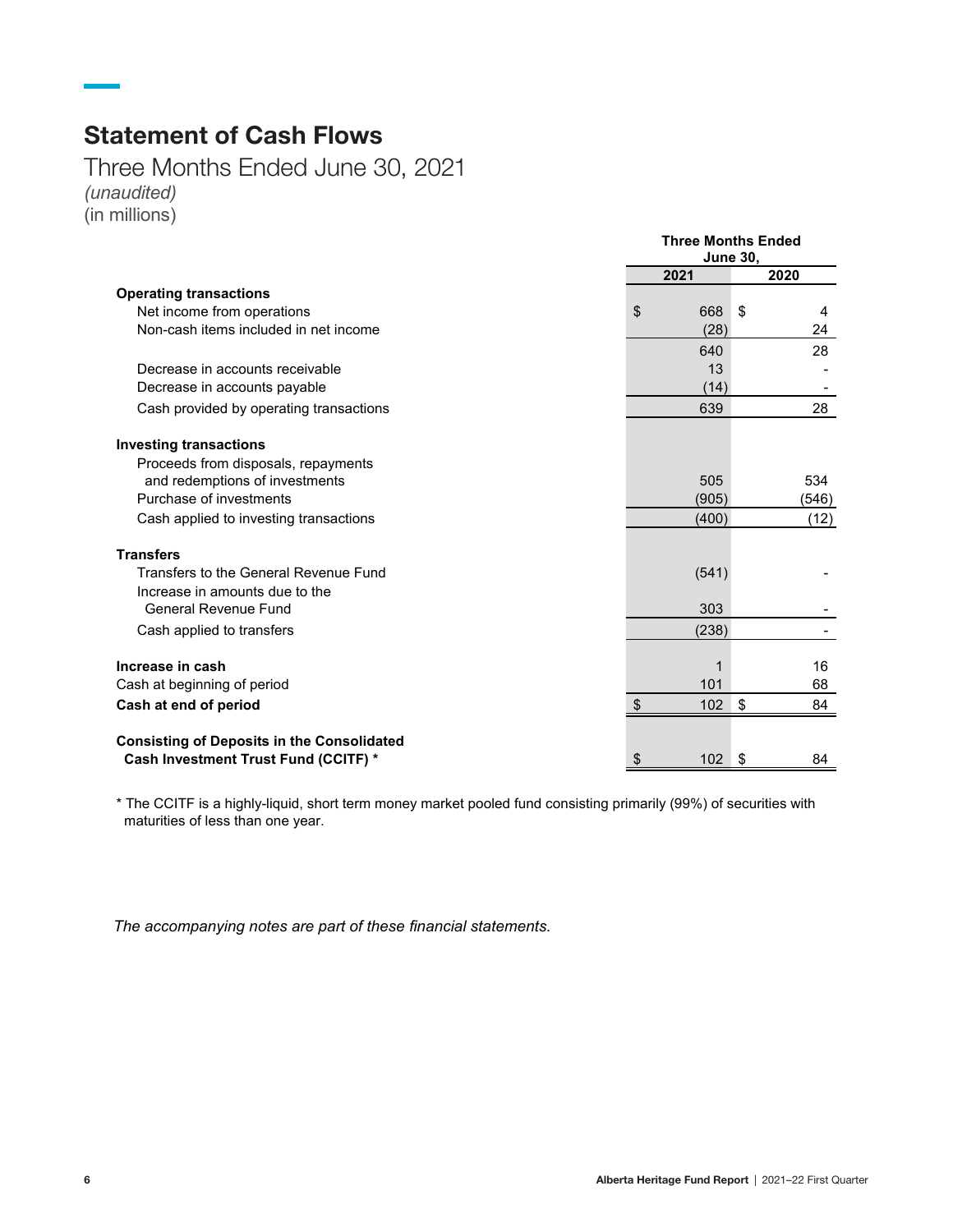## $\sim$  100  $\sim$  100  $\sim$ **Notes to the Financial Statements**

June 30, 2021 *(unaudited)*

#### **NOTE 1** AUTHORITY AND MISSION

The Alberta Heritage Savings Trust Fund (the Fund) operates under the authority of the *Alberta Heritage Savings Trust Fund Act,* Chapter A-23, Revised Statutes of Alberta 2000 (the Act), as amended .

The preamble to the Act describes the mission of the Fund as follows:

"*To provide prudent stewardship of the savings from Alberta's non-renewable resources by providing the greatest financial returns on those savings for current and future generations of Albertans.*"

#### **NOTE 2** SUMMARY OF SIGNIFICANT ACCOUNTING POLICIES AND REPORTING PRACTICES

The financial statements are prepared in accordance with Canadian public sector accounting standards. The net financial asset model is presented in the financial statements. Net financial assets are measured as the difference between the Fund's financial assets and liabilities as described in the statement of financial position.

The accounting policies of significance to the Fund are as follows:

#### **a) VALUATION OF INVESTmENTS**

Investments are recorded at fair value. As disclosed in Note 3, the Fund's investments consist primarily of direct ownership in units of pooled investment funds ("the pools") . The pools are established by Ministerial Order 04/2016, being the Establishment and Maintenance of Pooled Funds, pursuant to the *Financial Administration Act* of Alberta, Chapter F-12, Section 45, and the *Alberta Investment Management Corporation Act* of Alberta, Chapter A-26 .5, Section 15 and 20 . Participants in pools include government and non-government funds and plans.

Contracts to buy and sell financial instruments in the pools are between Alberta Investment Management Corporation (AIMCo), a Crown corporation within the Ministry of Treasury Board and Finance, and the third party to the contracts . Participants in the pools are not party to the contracts and have no control over the management of the pool and the selection of securities in the pool . AIMCo controls the creation of the pools and the management and administration of the pools including security selection . Accordingly, the Fund does not report the financial instruments of the pools on its statement of financial position.

The Fund becomes exposed to the financial risks and rewards associated with the underlying financial instruments in a pool when it purchases units issued by the pools and divests its exposure to those financial risks and rewards when it sells its pool units. The Fund reports its share of the financial risks in Note 4.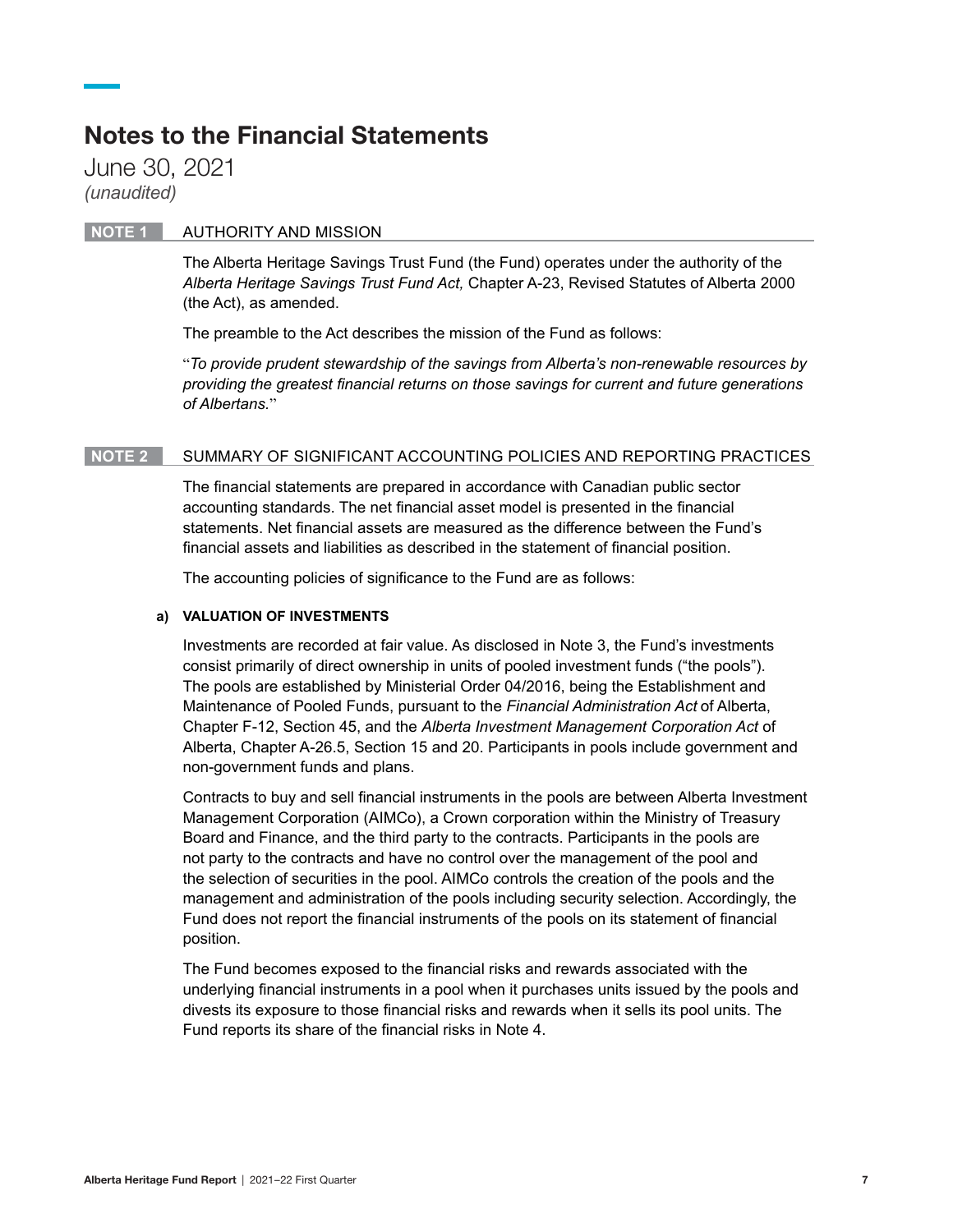The fair value of pool units held directly by the Fund is derived from the fair value of the underlying financial instruments held by the pools as determined by AIMCo (see Note 3b). Investments in pool units are recorded in the Fund's accounts. The underlying financial instruments are recorded in the accounts of the pools. The pools have a market-based unit value that is used to distribute income to the pool participants and to value purchases and sales of the pool units. The pools include various financial instruments such as bonds, equities, real estate, derivatives, investment receivables and payables and cash .

The Fund's cut-off policy for valuation of investments, investment income and investment performance is based on valuations confirmed by AIMCo on the fourth business day following the period end. Differences in valuation estimates provided to Treasury Board and Finance after the period end cut-off date are reviewed by management. Differences considered immaterial by management are included in investments and remeasurement gains or losses in the following period.

Investments in units of the pools are managed and evaluated on a fair value basis . As such, all investments are designated and recorded in the financial statements at fair value.

Investments in pool units are recorded in the Fund's accounts on a trade date basis.

All purchases and sales of the pool units are in Canadian dollars.

Fair value is the amount of consideration agreed upon in an arm's length transaction between knowledgeable, willing parties who are under no compulsion to act.

Impairment in the value of investments is assessed on a periodic basis . If an impairment deemed other-than-temporary is identified, the cost of the investment is written down to its realizable value . Any impairment losses are included in income on the statement of operations and accumulated surplus. A write-down of a portfolio investment to reflect a loss in value is not reversed for a subsequent increase in value .

#### **b) INVESTmENT INCOmE**

- i) Income distributions from the pools are recorded in the Fund's accounts and included in investment income on the statement of operations and accumulated surplus (see Note 6). Income distributions are based on the Fund's pro-rata share of total units issued by the pools.
- ii) Realized gains and losses on disposal of pool units are recorded in the Fund's accounts and included in income on the statement of operations and accumulated surplus. Realized gains and losses on disposal of pool units are determined on an average cost basis .
- iii) Investment income is recorded on an accrual basis . Investment income is accrued when there is reasonable assurance as to its measurement and collectability.

#### **c) INVESTmENT ExpENSES**

- i) Investment expenses include all amounts incurred by the Fund to earn investment income (see Note 7). Investment expenses are recorded on an accrual basis. Transaction costs are expensed as they are incurred .
- ii) Other expenses related to the direct administration of the Fund are charged to the Fund on an accrual basis.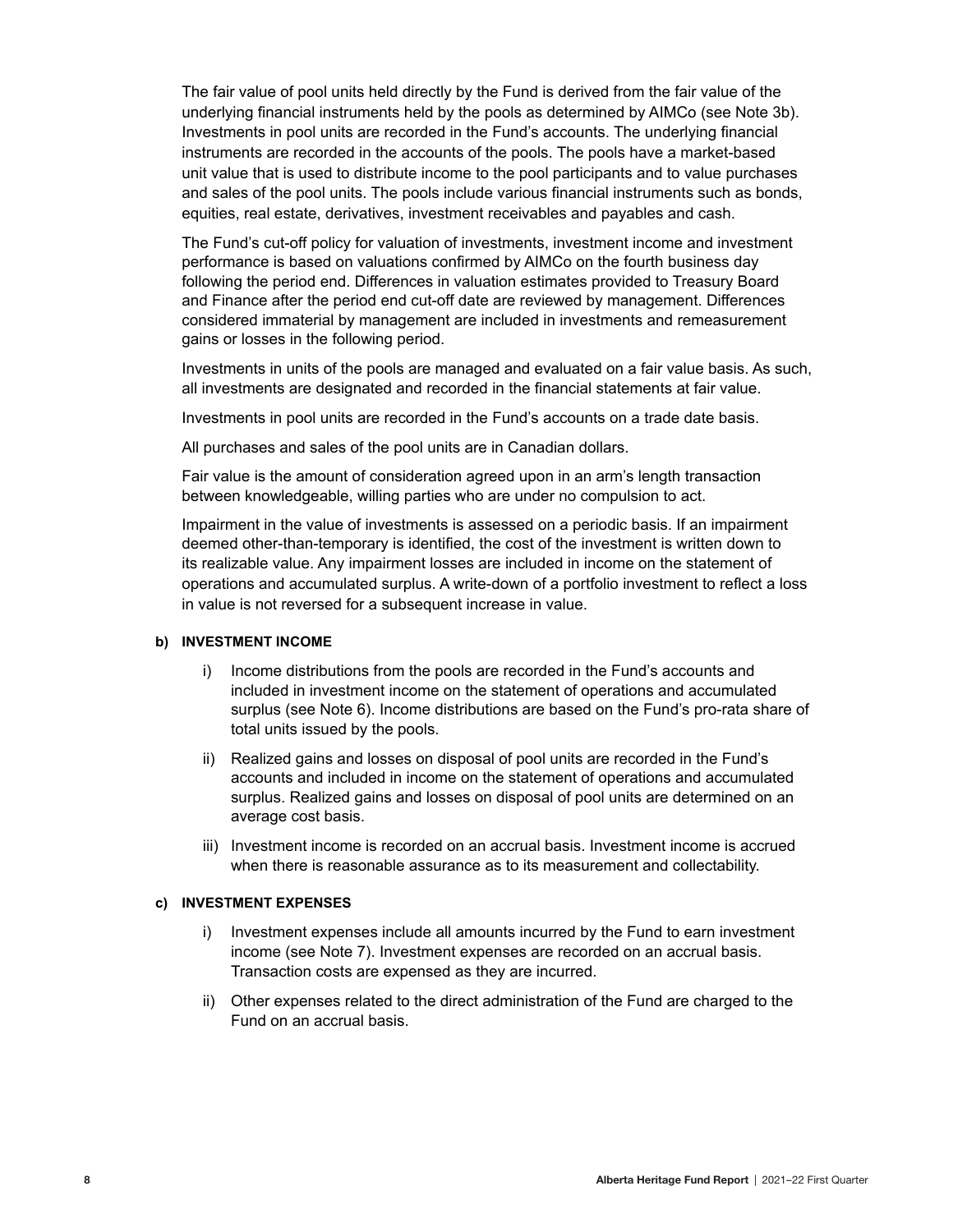#### **NOTE 2** SUMMARY OF SIGNIFICANT ACCOUNTING... CONTINUED

#### **d) REmEASUREmENT GAINS AND LOSSES**

Accumulated remeasurement gains and losses primarily represent the excess or shortfall of the fair value of the pool units at period end over the cost of the pool units . Changes in accumulated remeasurement gains and losses are recognized in the statement of remeasurement gains and losses. Changes in accumulated remeasurement gains and losses during the period include unrealized increases and decreases in fair value of the pool units and realized gains and losses on sale of the pool units . When the pool units are sold (derecognized), any accumulated unrealized gain or loss associated with the investment becomes realized and is included in net income on the statement of operations and accumulated surplus .

#### **e) mEASUREmENT UNCERTAINTY**

Measurement uncertainty exists in the fair values reported for certain investments such as private equities, infrastructure, private debt and loans, private real estate, hedge funds, renewable resources, and other investments where no readily available market prices exist. The fair values of these investments are based on estimates . Estimated fair values may not reflect amounts that could be recognized upon immediate sale, or amounts that ultimately may be recognized. Accordingly, the estimated fair values may differ significantly from the value that would have been used had readily available market prices existed for these investments .

As a result of the COVID-19 outbreak, declared a global pandemic on March 11, 2020, global financial markets and world economies have experienced significant volatility. Given the extent of the crisis, and varying levels of response and recovery of countries across the globe, additional uncertainty remains and will continue to exist with regards to fair value measurement of the Fund's investments.

#### **f) TRANSFERS TO THE GENERAL REVENUE FUND (GRF)**

Transfers to the GRF are recorded on an accrual basis . In accordance with Section 8 of the Act, all of the net income of the Fund is transferred to the GRF except for any amount retained in the Fund to maintain its value against inflation (see Note 5 (b)).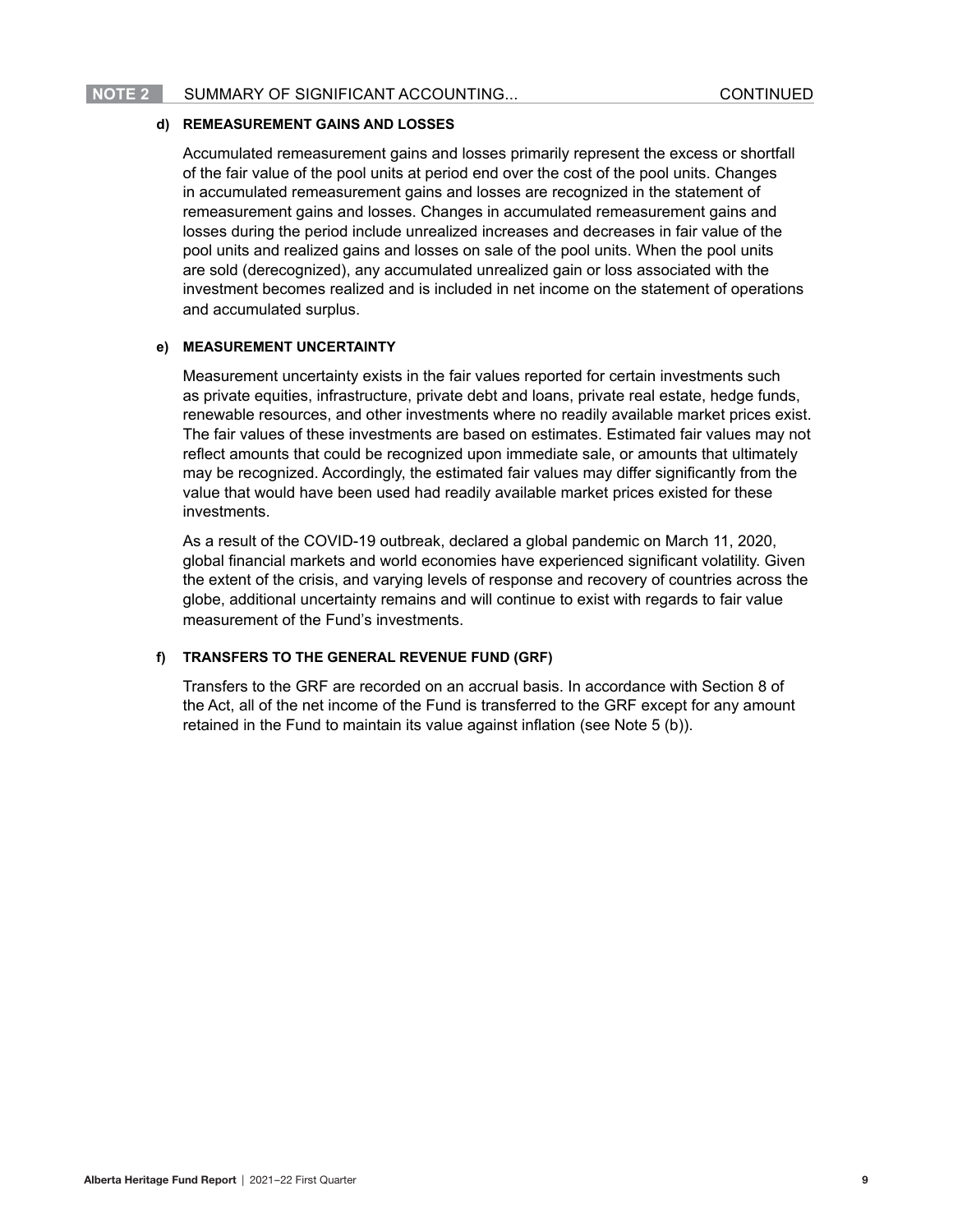#### **NOTE 3** INVESTMENTS (in millions)

The carrying amounts of the Fund's investments are recorded on a fair value basis. The Fund's investments are managed at the asset class level for purposes of evaluating the Fund's risk exposure and investment performance against approved benchmarks based on fair value. AIMCo invests the Fund's assets in accordance with the Statement of Investment Policies and Goals (SIP&G) approved by the President of Treasury Board and Minister of Finance. The fair value of the pool units is based on the Fund's share of the net asset of the pooled fund. AIMCo is delegated authority to independently purchase and sell value of the pooled fund. AIMCo is delegated authority to independently purchase and sell securities in the pools and Fund, and units of the pools, within the ranges approved for each asset class (see Note 4).

|                                    | Fair Value Hierarchy <sup>(a)</sup> |        |      |       | <b>June 30,</b> | March 31, |        |  |
|------------------------------------|-------------------------------------|--------|------|-------|-----------------|-----------|--------|--|
| <b>Asset class</b>                 | Level <sub>2</sub><br>Level 3       |        |      | 2021  |                 | 2021      |        |  |
| <b>Interest-bearing securities</b> |                                     |        |      |       |                 |           |        |  |
| Deposits in CCITF                  | \$                                  | 102    | - \$ |       | \$<br>102       | \$        | 101    |  |
| Bonds, mortgages and               |                                     |        |      |       |                 |           |        |  |
| private debt                       |                                     | 2,174  |      | 1,322 | 3,496           |           | 3,364  |  |
|                                    |                                     | 2,276  |      | 1,322 | 3,598           |           | 3,465  |  |
| <b>Equities</b>                    |                                     |        |      |       |                 |           |        |  |
| Canadian                           |                                     | 1,672  |      |       | 1,672           |           | 1,555  |  |
| Global developed                   |                                     | 5,277  |      | 271   | 5,548           |           | 5,315  |  |
| Emerging markets                   |                                     | 837    |      |       | 837             |           | 833    |  |
| Private                            |                                     |        |      | 1,901 | 1,901           |           | 1,622  |  |
|                                    |                                     | 7,786  |      | 2,172 | 9,958           |           | 9,325  |  |
| <b>Inflation sensitive</b>         |                                     |        |      |       |                 |           |        |  |
| Real estate                        |                                     |        |      | 3,600 | 3,600           |           | 3,543  |  |
| Infrastructure                     |                                     |        |      | 1,633 | 1,633           |           | 1,662  |  |
| Renewable resources                |                                     |        |      | 448   | 448             |           | 449    |  |
|                                    |                                     |        |      | 5,681 | 5,681           |           | 5,654  |  |
| Strategic, tactical and            |                                     |        |      |       |                 |           |        |  |
| currency investments *             |                                     | 21     |      | 64    | 85              |           | 102    |  |
| <b>Total Fair Value of</b>         |                                     |        |      |       |                 |           |        |  |
| <b>Investments</b>                 | \$                                  | 10,083 | \$   | 9,239 | \$<br>19,322    | \$        | 18,546 |  |

\* This asset class is not listed separately in the SIP&G as it relates to strategic investments and currency overlays made on an opportunistic and discretionary basis (see Note 4).

- **a) Fair Value Hierarchy**: The quality and reliability of information used to estimate the fair value of investments is classified according to the following fair value hierarchy with level 1 being the highest quality and reliability.
- Level 1 fair value is based on quoted prices in an active market. Although the pools may ultimately hold publicly traded listed equity investments, the pool units themselves are not listed in an active market and therefore cannot be classified as Level 1 for fair value hierarchy purposes. Pool units classified by the Fund as Level 2 may contain investments that might otherwise be classified as Level 1.
- **Level 2** fair value is estimated using valuation techniques that make use of marketobservable inputs other than quoted market prices. This level includes pool units that hold public equities, debt securities and derivative contracts totalling \$10,083 (March 31, 2021: \$9,649) .
- **Level 3** fair value is estimated using inputs based on non-observable market data. This level includes pool units that hold private mortgages, hedge funds, private equities and all inflation sensitive investments totalling \$9,239 (March 31, 2021: \$8,897).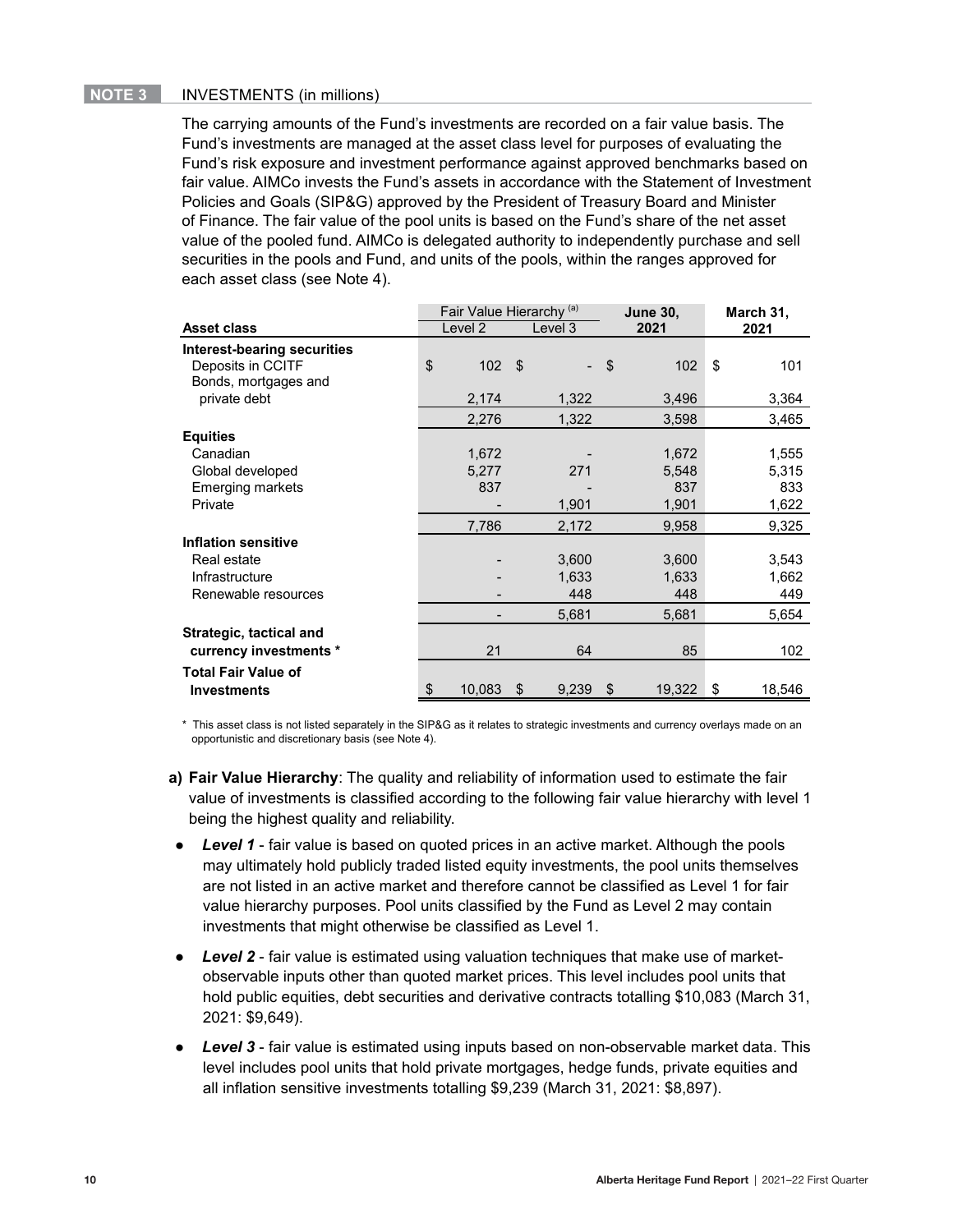#### **Reconciliation of Level 3 Investments**

|                                        | <b>June 30,</b><br>2021 |   | March 31,<br>2021 |
|----------------------------------------|-------------------------|---|-------------------|
|                                        | (three months)          |   | (one year)        |
| Balance, beginning of period           | \$<br>8.897             | S | 8,880             |
| Unrealized gains (losses)              | 227                     |   | (199)             |
| Purchases of Level 3 pooled fund units | 323                     |   | 1.204             |
| Sale of Level 3 pooled fund units      | (208)                   |   | (988)             |
| Balance, end of period                 | 9.239                   |   | 8,897             |

#### **b) Valuation of Financial Instruments recorded by AImCo in the pools**

The methods used by AIMCo to determine the fair value of investments recorded in the pools are explained in the following paragraphs**:**

- **Interest-bearing securities**: Public interest-bearing securities are valued at the periodend closing sale price or the average of the latest bid and ask prices quoted by an independent securities valuation company . Private mortgages are valued based on the net present value of future cash flows discounted using appropriate interest rate premiums over similar Government of Canada benchmark bonds trading in the market. Private debt and loans is valued similar to private mortgages.
- *Equities:* Public equities are valued at the period-end closing sale price or the average of the latest bid and ask prices quoted by an independent securities valuation company. The fair value of hedge fund investments is estimated by external managers . The fair value of private equities is estimated by managers or general partners of private equity funds, pools and limited partnerships . Valuation methods for private equities may encompass a broad range of approaches . The cost approach is used to value companies without either profits or cash flows. Established private companies are valued using the fair market value approach reflecting conventional valuation methods including discounted cash flows and earnings multiple analysis*.*
- **Inflation sensitive investments:** The estimated fair value of private real estate investments is reported at the most recent appraised value, net of any liabilities against the real property. Real estate properties are appraised annually by qualified external real estate appraisers . Appraisers use a combination of methods to determine fair value including replacement cost, direct comparison, direct capitalization of earnings and discounted cash flows. The fair value of renewable resources investments is appraised annually by independent third party evaluators . Infrastructure investments are valued similar to private equity investments.
- **Strategic, tactical and currency investments:** The estimated fair value of infrastructure investments held in emerging market countries are valued similar to private equities . For tactical asset allocations, investments in derivative contracts provides overweight or underweight exposure to global equity and bond markets, including emerging markets. Currency investments consist of directly held currency forward and spot contracts.
- $p$  and  $q$  and  $q$  one identified. **Foreign currency:** Foreign currency transactions in pools are translated into Canadian dollars using average rates of exchange . At period end, the fair value of investments in other assets and liabilities denominated in a foreign currency are translated at the period-end exchange rates.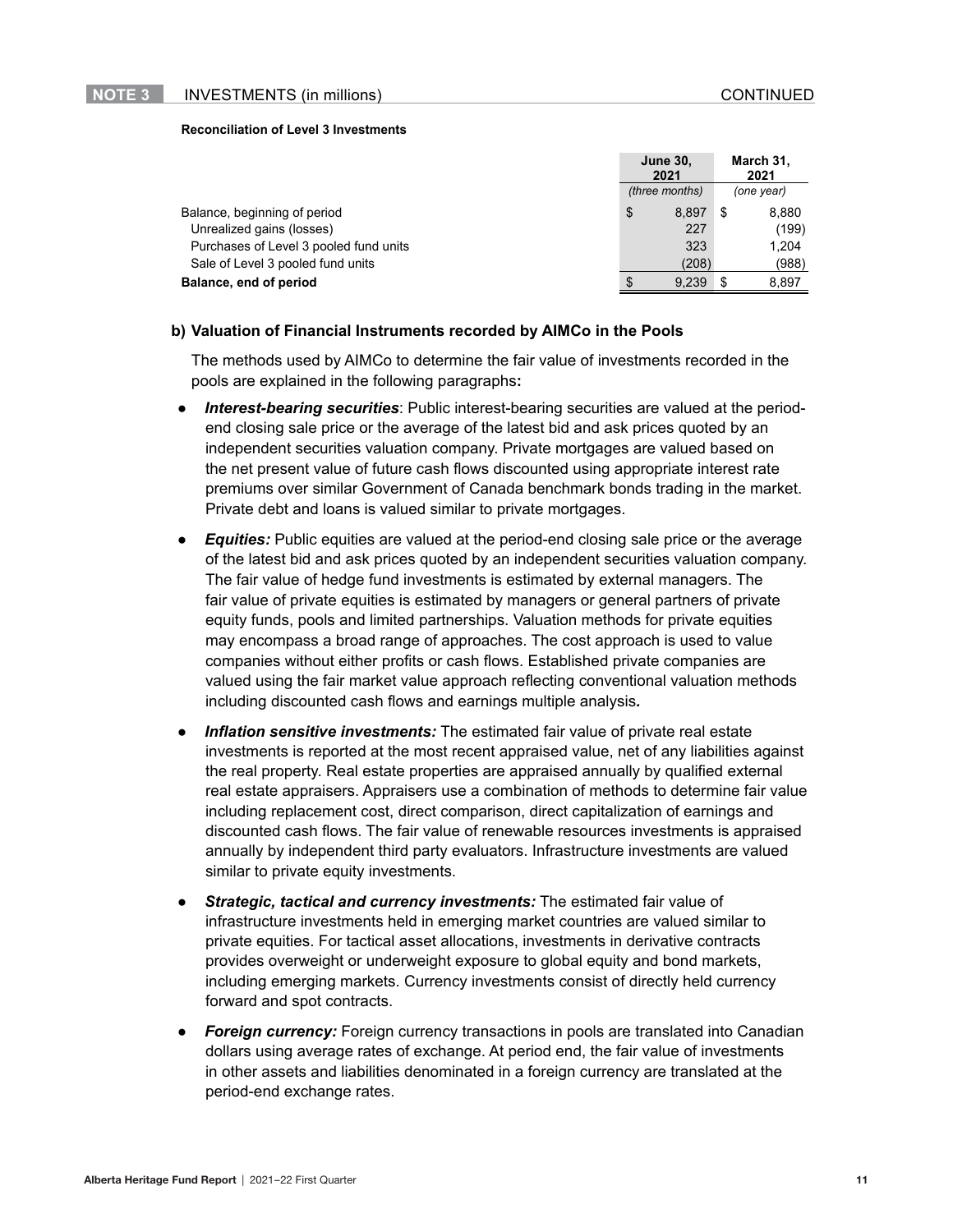**Derivative contracts:** The carrying value of derivative contracts in a favourable and unfavourable position is recorded at fair value and is included in the fair value of the pools (see Note 4f) . The estimated fair value of equity and bond index swaps is based on changes in the appropriate market-based index net of accrued floating rate interest. Interest rate swaps and cross-currency interest rate swaps are valued based on discounted cash flows using current market yields and exchange rates. Credit default swaps are valued based on discounted cash flows using current market yields and calculated default probabilities . Forward foreign exchange contracts are valued based on differences between contractual foreign exchange rates and foreign exchange forward rates . Options to enter into interest rate swap contracts are valued based on discounted cash flows using current market yields and volatility parameters which measure changes in the underlying swap. Warrants and rights are valued at the periodend closing sale price or the average of the latest bid and ask prices quoted by an independent securities valuation company.

#### **NOTE 4** INVESTMENT RISK MANAGEMENT (in millions)

The Fund is exposed to financial risks associated with the underlying securities held in the pools created and managed by AIMCo. These financial risks include credit risk, market risk and liquidity risk. Credit risk relates to the possibility that a loss may occur from the failure of another party to perform according to the terms of a contract. Market risk is comprised of currency risk, interest rate risk and price risk. Liquidity risk is the risk the Fund will not be able to meet its obligations as they fall due .

The investment policies and procedures of the Fund are clearly outlined in the SIP&G approved by the Ministry of Treasury Board and Finance . The purpose of the SIP&G is to ensure the Fund is invested and managed in a prudent manner in accordance with current, accepted governance practices incorporating an appropriate level of risk. The Ministry of Treasury Board and Finance manages the Fund's return-risk trade-off through asset class diversification, target ranges on each asset class, diversification within each asset class, quality constraints on fixed income instruments and restrictions on amounts exposed to countries designated as emerging markets. Forward foreign exchange contracts may be used to manage currency exposure in connection with securities purchased in a foreign currency (see Note 4b).

In order to earn the best possible return at an acceptable level of risk, the President of Treasury Board and Minister of Finance has approved the following target policy asset mix:

|                                                | <b>Target Policy</b> |    |               |         |  |                |        |
|------------------------------------------------|----------------------|----|---------------|---------|--|----------------|--------|
| <b>Asset Class</b>                             | <b>Asset Mix</b>     |    | June 30, 2021 |         |  | March 31, 2021 |        |
| Interest-bearing securities                    | $15 - 45%$           | \$ | 3.598         | 18.6%   |  | 3.465          | 18.7%  |
| Equities                                       | $35 - 70%$           |    | 9.958         | 51.6%   |  | 9.325          | 50.3%  |
| Inflation sensitive<br>Strategic, tactical and | $15 - 40%$           |    | 5.681         | 29.4%   |  | 5.654          | 30.5%  |
| currency investments                           | (a)                  |    | 85            | $0.4\%$ |  | 102            | 0.5%   |
|                                                |                      |    | 19.322        | 100.0%  |  | 18.546         | 100.0% |

(a) In accordance with the SIP&G, AIMCo may invest up to 2% of the fair value of the Fund's investments in strategic opportunities that are outside of the asset classes listed above. AIMCo may, at its discretion, use currency overlays to an economic exposure limit of 5% of the market value of the Fund.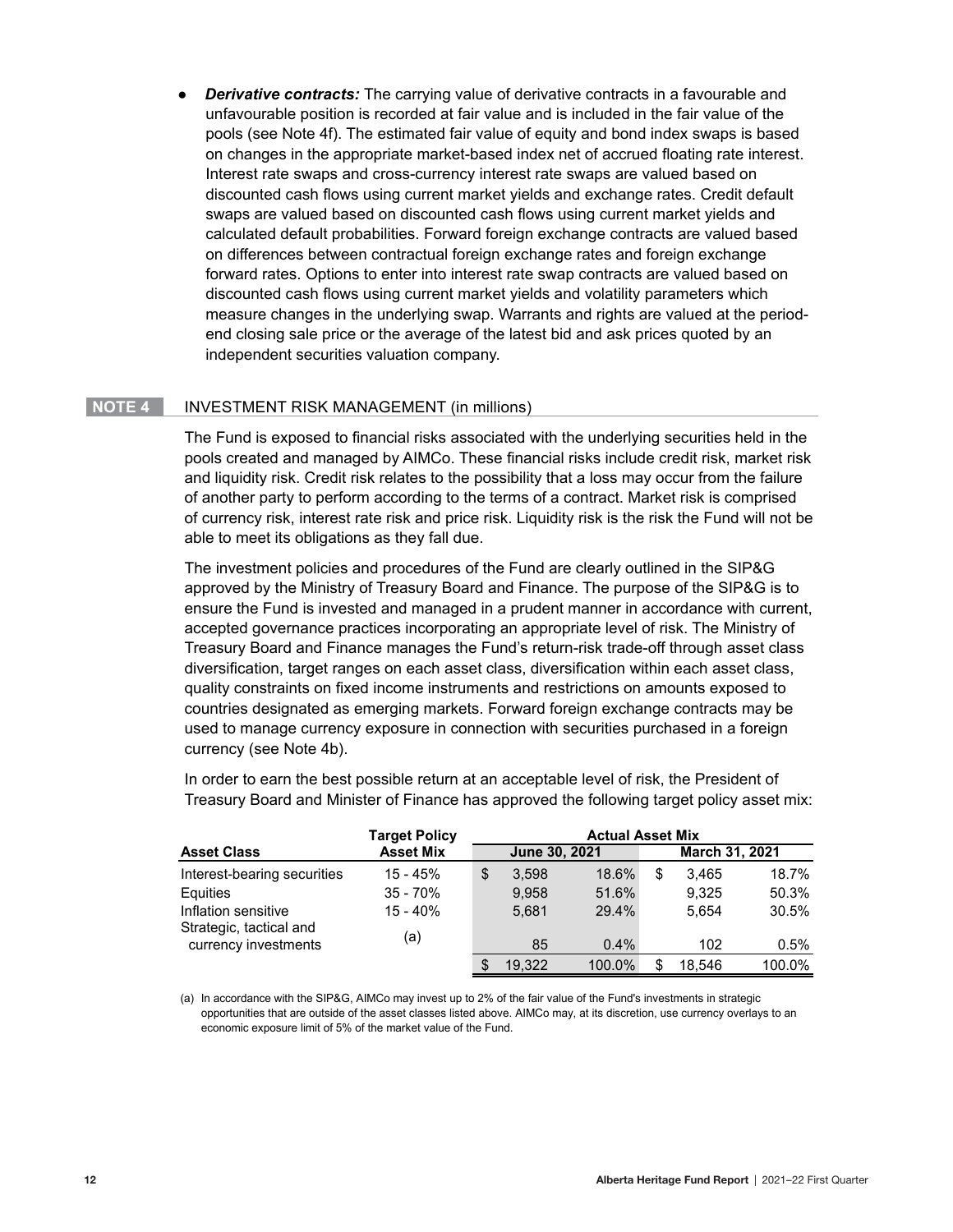#### **NOTE 4** INVESTMENT RISK MANAGEMENT (in millions) CONTINUED

#### **a) Credit Risk**

#### i) Debt securities

 The Fund is indirectly exposed to credit risk associated with the underlying debt securities held in the pools managed by AIMCo. Counterparty credit risk is the risk of loss arising from the failure of a counterparty to fully honour its financial obligations. The credit quality of financial assets is generally assessed by reference to external credit ratings . The credit rating of a debt security may be impacted by the overall credit rating of the counterparty, the seniority of the debt issue, bond covenants, maturity distribution and other factors. Credit risk can also lead to losses when issuers and debtors are downgraded by credit rating agencies usually leading to a fall in the fair value of the counterparty's obligations. Credit risk exposure for financial instruments is measured by the positive fair value of the contractual obligations with counterparties . The fair value of all investments reported in Note 3 is directly or indirectly impacted by credit risk to some degree. The majority of investments in debt securities have credit ratings considered to be investment grade . Unrated debt securities consist primarily of mortgages and private debt placements.

 The table below summarizes the Fund's investment in debt securities by credit rating at June 30, 2021: Q1-13\_HF\_FS**\_10cr.pdf**

| <b>Credit rating</b>             | <b>June 30,</b><br>2021 | March 31,<br>2021 |
|----------------------------------|-------------------------|-------------------|
| Investment Grade (AAA to BBB-)   | 59.7%                   | 61.1%             |
| Speculative Grade (BB+ or lower) | $2.7\%$                 | $2.7\%$           |
| Unrated                          | 37.6%                   | 36.2%             |
|                                  | 100.0%                  | 100.0%            |

#### ii) Counterparty default risk - derivative contracts

 The Fund is exposed to counterparty credit risk associated with the derivative contracts held in the pools. The maximum credit risk in respect of derivative financial instruments is the fair value of all contracts with counterparties in a favourable position (see Note 4f) . AIMCo is responsible for selecting and monitoring derivative counterparties on behalf of the Fund. AIMCo monitors counterparty risk exposures and actively seeks to mitigate counterparty risk by requiring that counterparties collateralize mark-to-market gains for the Fund. Provisions are in place to allow for termination of the contract should there be a material downgrade in a counterparty's credit rating. The exposure to credit risk on derivatives is reduced by entering into master netting agreements and collateral agreements with counterparties . To the extent that any unfavourable contracts with the counterparty are not settled, they reduce the Fund's net exposure in respect of favourable contracts with the same counterparty.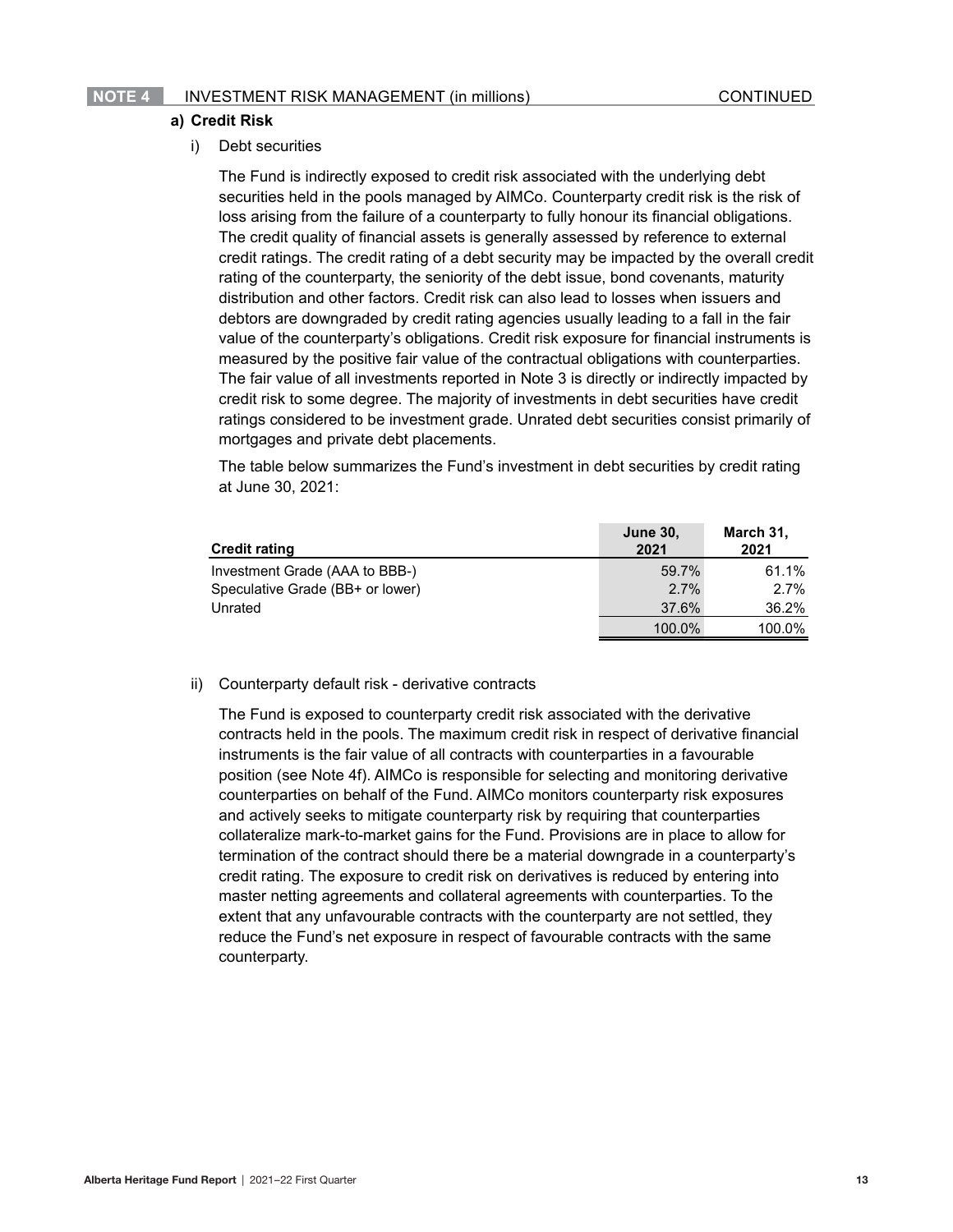#### iii) Security lending risk

 To generate additional income, the pools participate in a securities-lending program . Under this program, the custodian may lend investments held in the pools to eligible third parties for short periods. At June 30, 2021, the Fund's share of securities loaned under this program is \$288 (March 31, 2021: \$322) and collateral held totals \$310 (March 31, 2021: \$344) . Securities borrowers are required to provide the collateral to assure the performance of redelivery obligations. Collateral may take the form of cash, other investments or a bank-issued letter of credit. All collateralization, by the borrower, must be in excess of 100% of investments loaned .

#### **b) Foreign currency risk**

The Fund is exposed to foreign currency risk associated with the underlying securities held in the pools that are denominated in currencies other than the Canadian dollar . Foreign currency risk is the risk that the fair value or future cash flows of a financial instrument will fluctuate because of changes in foreign exchange rates. The fair value of investments denominated in foreign currencies is translated into Canadian dollars using the reporting date exchange rate. As a result, fluctuations in the relative value of the Canadian dollar against these foreign currencies can result in a positive or negative effect on the fair value of investments. Approximately 38% (March 31, 2021: 39%) of the Fund's investments, or \$7,248 (March 31, 2021: \$7,273), are denominated in currencies other than the Canadian dollar, with the largest foreign currency exposure being to the US dollar, 21% (March 31, 2021: 21%) and the Euro, 5% (March 31, 2021: 6%) .

If the value of the Canadian dollar increased by 10% against all other currencies, and all other variables are held constant, the potential loss in fair value to the Fund would be an strict variables are note sorbitaint, the potential research and value approximately 3.8% of total investments (March 31, 2021: 3.9%).  $S<sub>1</sub>$  and would be

|                                           | June 30, 2021 |                   |   |                    |      | March 31, 2021                |    |       |  |  |
|-------------------------------------------|---------------|-------------------|---|--------------------|------|-------------------------------|----|-------|--|--|
| Currency <sup>(a)</sup>                   |               | <b>Fair Value</b> |   | <b>Sensitivity</b> |      | <b>Fair Value Sensitivity</b> |    |       |  |  |
| U.S. dollar                               | \$            | 4,078             | S | (408)              | - \$ | 3,881                         | \$ | (388) |  |  |
| Euro                                      |               | 1,015             |   | (101)              |      | 1,048                         |    | (105) |  |  |
| British pound sterling                    |               | 644               |   | (64)               |      | 696                           |    | (69)  |  |  |
| Japanese yen                              |               | 375               |   | (38)               |      | 397                           |    | (40)  |  |  |
| Hong Kong dollar                          |               | 216               |   | (22)               |      | 220                           |    | (22)  |  |  |
| Other foreign currency                    |               | 920               |   | (92)               |      | 1,031                         |    | (103) |  |  |
| <b>Total foreign currency investments</b> |               | 7,248             |   | 725)               |      | 7.273                         | S. | 727)  |  |  |

The following table summarizes the Fund's exposure to foreign currency investments held in the pools at June 30, 2021:

(a) Information on specific currencies is disclosed when the current period fair value is greater than 1% of the Fund's net assets.

#### **c) Interest rate risk**

The Fund is exposed to interest rate risk associated with the underlying interest-bearing securities held in the pools managed by AIMCo. Interest rate risk relates to the possibility that the fair value of investments will change due to future fluctuations in market interest rates . In general, investment returns from bonds and mortgages are sensitive to changes in the level of interest rates, with longer term interest bearing securities being more sensitive to interest rate changes than shorter-term bonds . If interest rates increased by 1%, and all other variables are held constant, the potential loss in fair value to the Fund would be approximately 1.0% of total investments (March 31, 2021: 1.0%).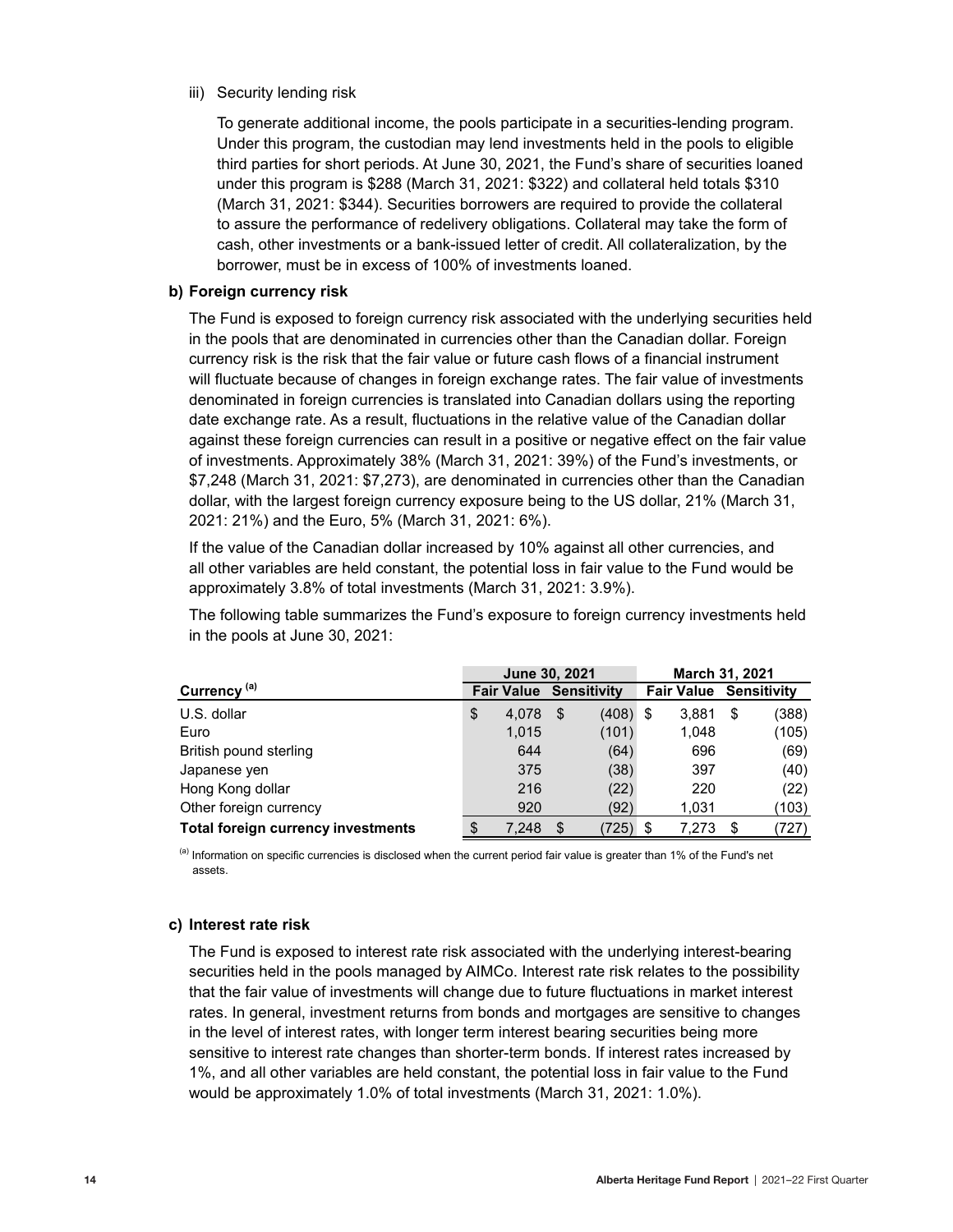#### **d) price risk**

Price risk relates to the possibility that pool units will change in fair value due to future fluctuations in market prices of equities held in the pools caused by factors specific to an individual equity investment or other factors affecting all equities traded in the market. The Fund is exposed to price risk associated with the underlying equity investments held in the pools managed by AIMCo. If equity market indices (S&P/TSX, S&P500, S&P1500 and MSCI ACWI and their sectors) declined by 10%, and all other variables are held constant, the potential loss in fair value to the Fund would be approximately 6 .0% of total investments (March 31, 2021: 5.9%). Changes in fair value of investments are recognized in the statement of remeasurement gains and losses .

#### **e) Liquidity risk**

Liquidity risk is the risk that the Fund will encounter difficulty in meeting obligations associated with its financial liabilities. Liquidity requirements of the Fund are met through income generated from investments, and by investing in units of pools that hold publicly traded liquid assets traded in an active market that are easily sold and converted to cash. Units in pools that hold private investments like real estate, renewable resources, infrastructure and private equities are less easily converted to cash since the underlying securities are illiquid because they take more time to sell. The Fund's main liabilities include transfers payable to the General Revenue Fund and payables related to purchase of pool units .

#### **f) Use of Derivative Financial Instruments in pooled Investment Funds**

The Fund has indirect exposure to derivative financial instruments through its investment in units of the pools. AIMCo uses derivative financial instruments to cost-effectively gain access to equity markets in the pools, manage asset exposure within the pools, enhance pool returns and manage interest rate risk, foreign currency risk and credit risk in the pools. Endowment Funds

|                                               |                | <b>Fund's Indirect Share</b> |      |           |       |
|-----------------------------------------------|----------------|------------------------------|------|-----------|-------|
|                                               | Number of      | <b>June 30,</b>              |      | March 31, |       |
| By counterparty                               | counterparties |                              | 2021 |           | 2021  |
| Contracts in net favourable position (current |                |                              |      |           |       |
| credit exposure)                              | 140            | \$.                          | 227  | - \$      | 286   |
| Contracts in net unfavourable position        | 12             |                              | (55) |           | (107) |
| Net fair value of derivative contracts        | 152            |                              | 172  |           | 179   |

i) Current credit exposure: The current credit exposure is limited to the amount of loss that would occur if all counterparties to contracts in a net favourable position totaling \$227 (March 31, 2021: \$286) were to default at once.

ii) Cash settlements: Receivables or payables with counterparties are usually settled in cash every three months.

iii) Contract notional amounts: The fair value of receivables (receive leg) and payables (pay leg) and the exchange of cash flows with counterparties in pooled funds are based on a rate or price applied to a notional amount specified in the derivative contract. The notional amount itself is not invested, received or exchanged with the counterparty and is not indicative of the credit risk associated with the contract. or exchanged with the counterparty and is not indicative or the credit risk associated with the complete the state of the state of the state of the state of the state of the state of the state of the state of the state of Accordingly, there is no accounting policy for their recognition in the statement of financial position.  $\mathbf{L}$ 

|                                        | <b>Fund's Indirect Share</b> |                         |      |                   |  |
|----------------------------------------|------------------------------|-------------------------|------|-------------------|--|
| Types of derivatives used in pools     |                              | <b>June 30,</b><br>2021 |      | March 31,<br>2021 |  |
| Equity-based derivatives               | \$                           | 81                      | - \$ | 65                |  |
| Foreign currency derivatives           |                              | 83                      |      | 103               |  |
| Interest rate derivatives              |                              | 3                       |      | 6                 |  |
| Credit risk derivatives                |                              | 5                       |      | 5                 |  |
| Net fair value of derivative contracts |                              | 172                     |      | 179               |  |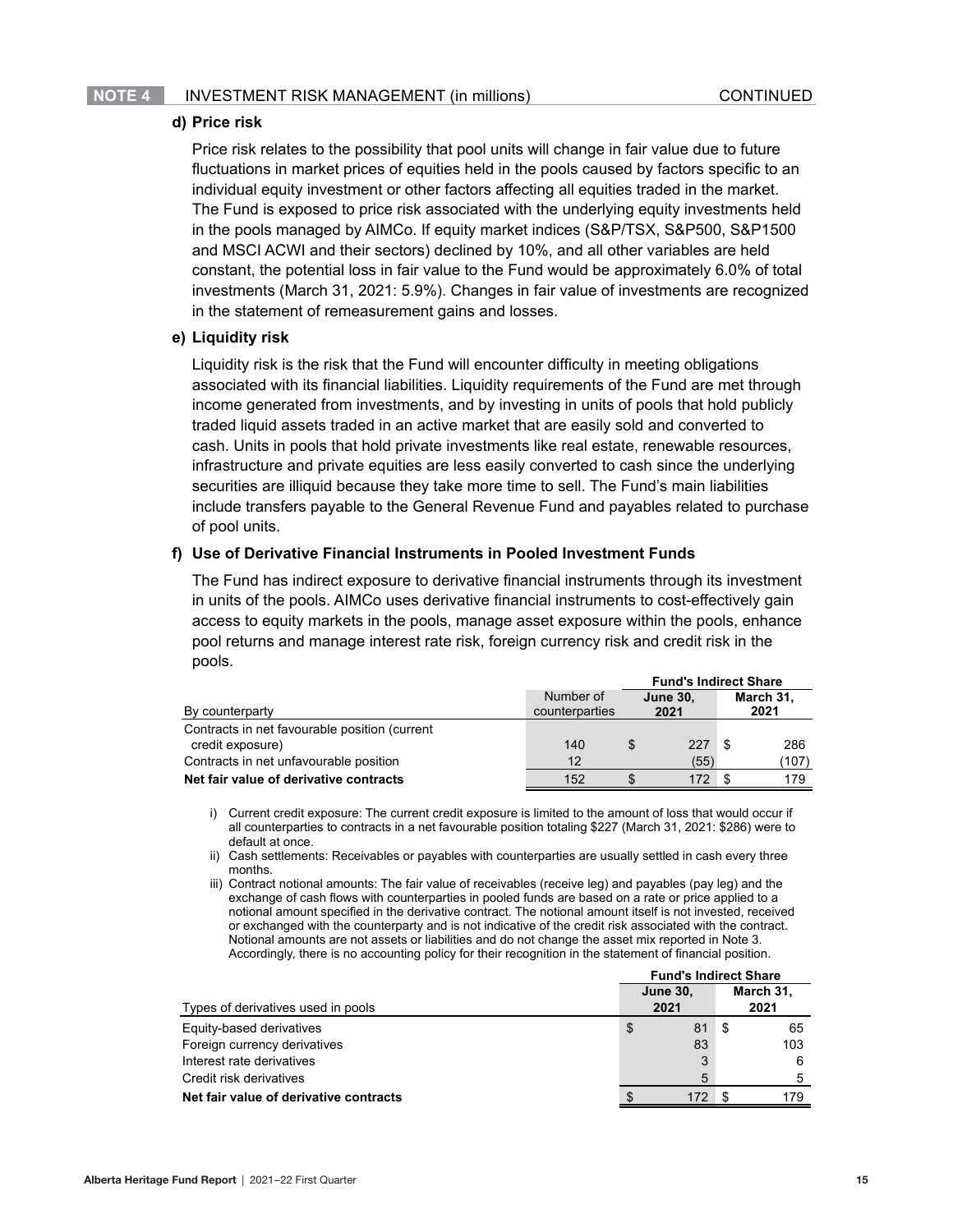- i) Equity-based derivatives include equity swaps . Equity swaps are contracts where one counterparty agrees to pay or receive from the other, cash flows based on changes in the value of an equity index, a basket of stocks, or a single stock in exchange for a return based on a fixed or floating interest rate or the return on another instrument. Rights, warrants, futures and options are also included as equity-based derivatives.
- ii) Foreign currency derivatives include contractual agreements to exchange specified currencies at an agreed upon exchange rate and on an agreed settlement date in the future .
- iii) Interest rate derivatives exchange interest rate cash flows (fixed to floating or floating to fixed) based on a notional amount . Interest rate derivatives primarily include interest rate swaps and cross currency interest rate swaps, futures contracts and options .
- iv) Credit risk derivatives include credit default swaps allowing the pools to buy and sell protection on credit risk inherent in a bond. A premium is paid or received, based on a notional amount in exchange for a contingent payment should a defined credit event occur with respect to the underlying security.
- At June 30, 2021, deposits in futures contracts margin accounts totaled \$52 (March 31, 2021: \$71). Cash and non-cash collateral for derivative contracts pledged and received, respectively, totaled \$97 (March 31, 2021: \$140) and \$nil (March 31, 2021: \$nil) .

#### NOTE 5 NET FINANCIAL ASSETS (in millions)

Net financial assets represent the difference between the carrying value of financial assets held by the Fund and its liabilities. The following table shows accumulated net income and transfers to (from) the Fund since the Fund was created on May 19, 1976:

|                                                                            |    | <b>Cumulative since 1976</b> |                |  |  |
|----------------------------------------------------------------------------|----|------------------------------|----------------|--|--|
|                                                                            |    | June 30, 2021                | March 31, 2021 |  |  |
| Accumulated net income                                                     | \$ | 46,842                       | \$<br>46,174   |  |  |
| <b>Transfers to the Fund</b>                                               |    |                              |                |  |  |
| Resource Revenue (1976-1987)                                               |    | 12,049                       | 12,049         |  |  |
| Access to the Future (a)                                                   |    | 1,000                        | 1,000          |  |  |
| <b>Voted Payments</b>                                                      |    | 2,918                        | 2,918          |  |  |
|                                                                            |    | 15,967                       | 15,967         |  |  |
| Amounts retained in (transferred from) the Fund<br>Section 8 transfers (b) |    |                              |                |  |  |
| Income                                                                     |    | (47, 047)                    | (46, 379)      |  |  |
| Amount Retained in the Fund                                                |    | 4,495                        | 4,368          |  |  |
|                                                                            |    | (42, 552)                    | (42,011)       |  |  |
| Capital Expenditures (1976-1995) <sup>(c)</sup>                            |    | (3, 486)                     | (3,486)        |  |  |
| Other Statutory Transfers <sup>(d)</sup>                                   |    | (255)                        | (255)          |  |  |
|                                                                            |    | (46, 293)                    | (45,752)       |  |  |
| Accumulated surplus from operations                                        |    | 16,516                       | 16,389         |  |  |
| Accumulated remeasurement gains                                            |    | 1,761                        | 1,414          |  |  |
| Carrying value of net financial assets                                     | \$ | 18,277                       | 17,803<br>- \$ |  |  |

(a) The Access to the Future Fund was disestablished in December 2019 and eliminated the related notional account within the Fund . The initial \$1,000 funded in 2005-06 and 2006-07 will remain in the Fund, no longer allocated for Advanced Education.

- (b) During the period, the Fund earned net income of \$668, of which \$127 was retained in the Fund and \$541 is payable to the GRF. Section 8 of the Act states that the net income of the Heritage Fund, less any amount retained in the Fund, in accordance with section 11 of the Act, shall be transferred to the GRF in a manner determined by the President of Treasury Board and Minister of Finance . The amount to be retained in the Fund for inflation proofing is determined by multiplying the accumulated operating surplus of the Fund from the prior fiscal year end by the estimated percentage increase in the Alberta Consumer Price Index (Alberta CPI) for the year . In accordance with section 11(2), if the Alberta CPI is a negative number, that negative number shall be treated as if it were zero.
- (c) Capital expenditures include transfers of \$300 to the Alberta Heritage Foundation for Medical Research in 1980 and \$100 to the Alberta Heritage Scholarship Fund in 1981 .
- (d) Transfers of \$200 to the Alberta Heritage Scholarship Fund, \$3 to the Agriculture and Food Innovation Account, and \$52 to the Access to the Future Fund were made from the Fund in 2015 .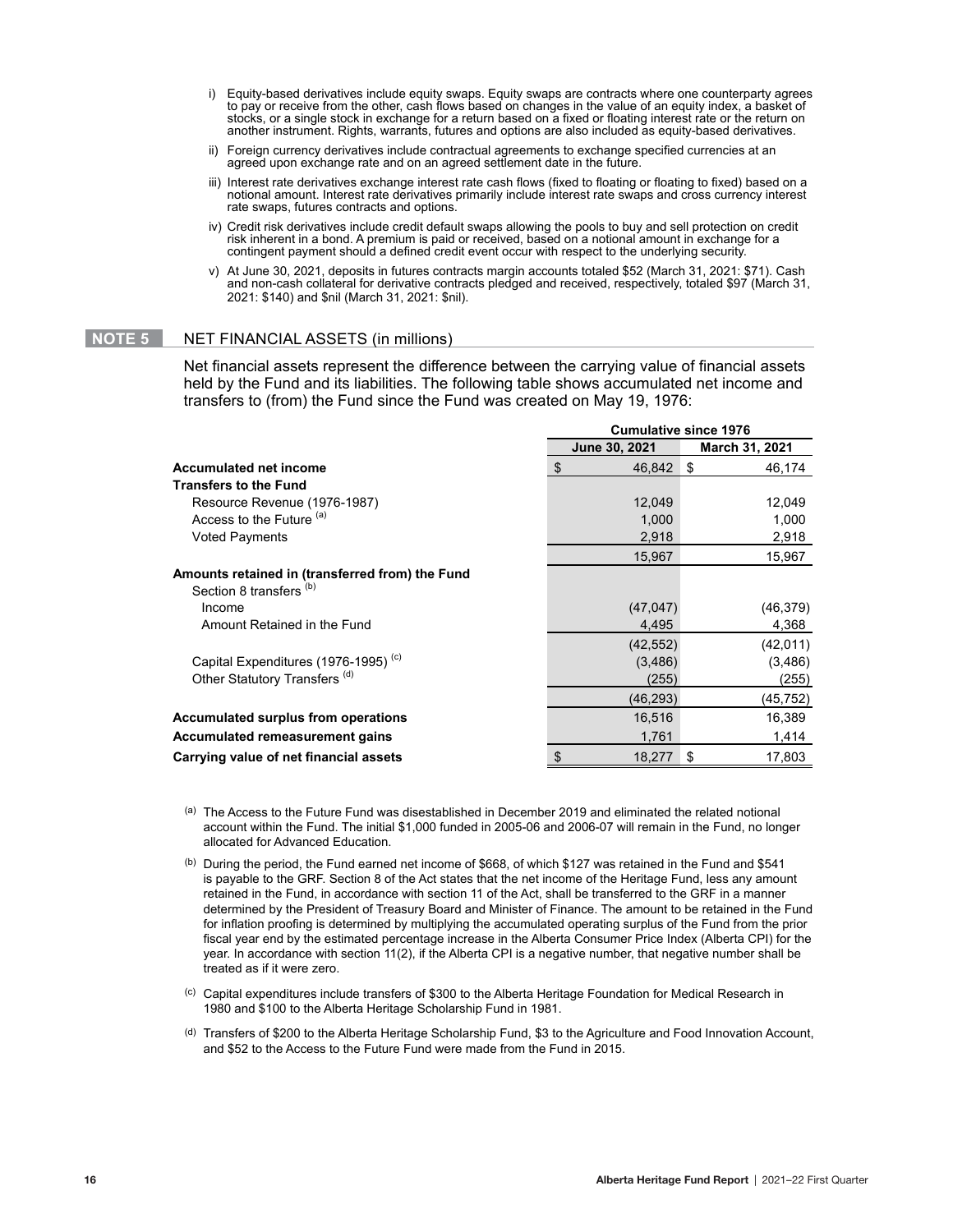|                                    | <u>TILGG MORTIUS LINGU</u><br><b>June 30.</b> |      |  |  |
|------------------------------------|-----------------------------------------------|------|--|--|
|                                    | 2021                                          | 2020 |  |  |
| <b>Interest-bearing securities</b> | 49 \$<br>\$                                   | 78   |  |  |
| <b>Equities</b>                    |                                               |      |  |  |
| Canadian                           | 124                                           | (63) |  |  |
| Global                             | 333                                           | (12) |  |  |
| Private                            | 116                                           | 24   |  |  |
|                                    | 573                                           | (51) |  |  |
| <b>Inflation sensitive</b>         |                                               |      |  |  |
| Real estate                        | 39                                            | 15   |  |  |
| Infrastructure                     | 52                                            | (4)  |  |  |
| Renewable resources                | $\overline{2}$                                | (1)  |  |  |
|                                    | 93                                            | 10   |  |  |
| Strategic, tactical and            |                                               |      |  |  |
| currency investments               | 9                                             | (1)  |  |  |
|                                    | 724 \$<br>\$                                  | 36   |  |  |

The following is a summary of the Fund's investment income (loss) by asset class: **Three Months Ended**

The investment income includes realized gains and losses from disposal of pool units totalling \$27 (June 30, 2020: (\$23)) and from directly held foreign exchange contracts totalling \$1 (June 30, 2020: (\$1)) . Income distributions from the pools total \$696 (June 30, 2020: \$60) .

Income earned in pooled investment funds is distributed to the Fund daily based on the Fund's pro rata share of units issued by the pool. Income earned by the pools is determined on an accrual basis and includes interest, dividends, security lending income, realized gains and losses on sale of securities determined on an average cost basis, income and expense on derivative contracts and writedowns of securities held in pools which are indicative of a loss in value that is other than temporary . Because the investments are accounted for on a fair value basis, the recording of other-than-temporary losses through the statement of operations does not affect the performance of the fund.

#### **NOTE 7** INVESTMENT EXPENSES (in millions)

|                                                                    | <b>Three Months Ended</b><br><b>June 30.</b> |      |           |  |
|--------------------------------------------------------------------|----------------------------------------------|------|-----------|--|
|                                                                    | 2021                                         |      | 2020      |  |
| Amount charged by AIMCo for: (a)<br>Investment costs               | \$<br>21                                     | \$   | 21        |  |
| Performance based fees                                             | 35                                           |      | 11        |  |
| <b>Total investment expenses</b>                                   | 56                                           | ∣\$. | 32        |  |
| Increase (decrease) in expenses                                    | 75.0%                                        |      | (5.9%)    |  |
| Increase (decrease) in average<br>investments under management     | 10.4%                                        |      | $(6.3\%)$ |  |
| Increase (decrease) in value of<br>investments attributed to AIMCo | 1.9%                                         |      | $(1.7\%)$ |  |
| Investment expense as a percent of<br>dollar invested              | 0.3%                                         |      | 0.2%      |  |

management fees, external administration costs, employee salaries and incentive benefits and overhead AIMCo for investment costs include those costs that are primarily non-performance related including external (a) Investment expenses are charged by AIMCo on a cost recovery basis. Please refer to AIMCo's financial statements for a detailed breakdown of the types of expenses incurred by AIMCo. Amounts recovered by costs. A majority of amounts recovered by AIMCo for performance based fees relate to external managers hired by AIMCo.

Includes \$29 thousand (June 30, 2020: \$29 thousand) charged to the Fund by Alberta Treasury Board and Finance for investment accounting and reporting services .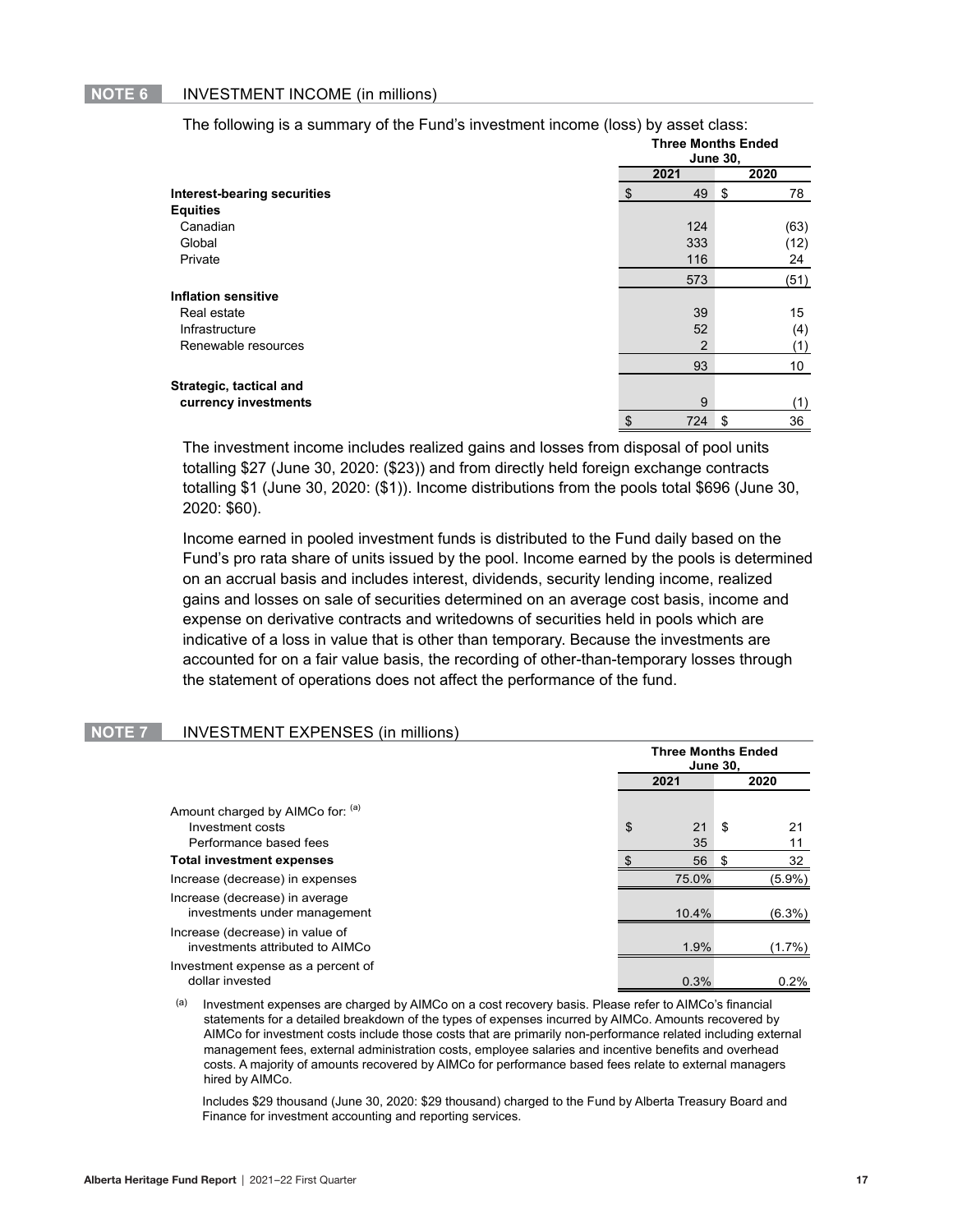#### **NOTE 8** INVESTMENT PERFORMANCE (net of investment expenses)

Estimated investment returns are provided as supplementary information . The determination of the estimated return is based on fair values using quoted market prices and estimates of fair value where no quoted market prices are available. The estimated return includes gains and losses that have not been realized. Estimated benchmark returns are based on published market-based indices and estimates where no published index is available. Endowment Funds

|                                                  | <b>Three Months Ended</b><br><b>June 30.</b> |           | Average<br><b>Annualized Return</b> |          |  |
|--------------------------------------------------|----------------------------------------------|-----------|-------------------------------------|----------|--|
| Time-weighted rates of return, at fair value (a) | 2021                                         | 2020      | 5 vears $(d)$                       | 10 years |  |
| Net return on investments (b)                    | 5.5%                                         | 5.0%      | 8.2%                                | 9.5%     |  |
| Policy benchmark return <sup>(b)</sup>           | 3.6%                                         | 6.7%      | 8.2%                                | 8.9%     |  |
| Value added (lost) by AIMCo <sup>(c)</sup>       | 1.9%                                         | $(1.7\%)$ | $0.0\%$                             | 0.6%     |  |

- (a) The time-weighted rate of return involves the calculation of the return realized by the Fund over a specified period and is a measure of the total proceeds received from an investment dollar initially invested . Total proceeds include cash distributions (interest and dividend payments) and capital gains and losses (realized and unrealized) .
- (b) Investment returns are provided by AIMCo. The net investment return and policy benchmark return is based on a weighted average of returns for each asset class. Investment returns for assets classified as real estate, private equities, infrastructure, hedge funds and private debt are based on estimates of fair value . For these investments, measurement uncertainty exists because trading activity is infrequent and fair values are derived using valuation techniques which incorporate assumptions that are based on non-observable market data. Reasonably possible alternative assumptions could yield an increase or decrease in the fair value amounts and investment returns reported for these types of investments . Any change in estimated returns, resulting from new information received after the cut-off date for preparation of the Fund's financial statements, will be assessed by management and either reflected in the current or next reporting period.
- (c) In the SIP&G, the Ministry of Treasury Board and Finance expects that the investments held by the Fund will return approximately 100 basis points, or 1% per annum, above the policy benchmark.
- (d) In accordance with the Statement of Policies and Goals, over a five-year period, it is expected that the policy portfolio will earn an average return of 4.5%, adjusted for inflation, based on the Canadian Consumer Price Index. At the reporting date, the CPI + 450 annualized, five-year rolling average, was 6.1%.

#### **NOTE 9** FINANCIAL STATEMENTS

Quarterly and annual financial statements are prepared by the Department of Treasury Board and Finance and are approved by the Department's Senior Financial Officer and Deputy Minister. The statements report the activities and financial performance of the Fund for the period and are provided to the Standing Committee on the Alberta Heritage Savings Trust Fund in accordance with section 15 and 16 of the Act . Unaudited interim financial statements for the first three quarters of each fiscal year are made available to the public by the President of Treasury Board and Minister of Finance within two months following each quarter-end . Annual audited financial statements of the Fund are included in the annual report of the Ministry of Treasury Board and Finance .